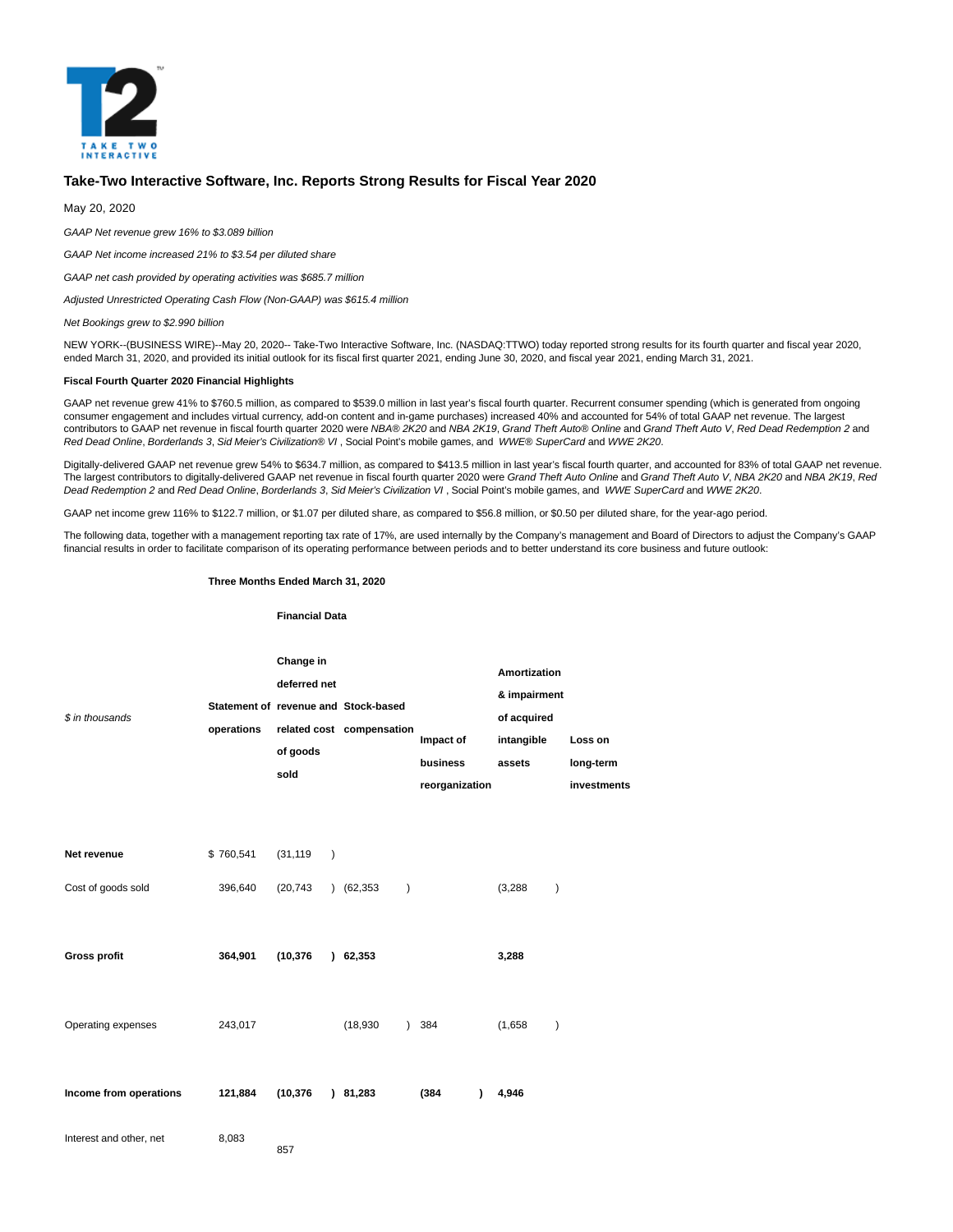$(5,333)$ 

| Income before income taxes $124.634$ $(9.519)$ 81.283 |  |       | 4.946 |       |
|-------------------------------------------------------|--|-------|-------|-------|
|                                                       |  | (384) |       |       |
|                                                       |  |       |       | 5.333 |

In order to calculate net income per diluted share for management reporting purposes, the Company uses its fully diluted share count of 114.40 million.

### **Fiscal Fourth Quarter Operational Metric – Net Bookings**

Net Bookings is defined as the net amount of products and services sold digitally or sold-in physically during the period, and includes licensing fees, merchandise, in-game advertising, strategy guides and publisher incentives.

Total Net Bookings grew 49% to \$729.4 million, as compared to \$488.4 million during last year's fiscal fourth quarter. Net Bookings from recurrent consumer spending grew 47% year-over-year and accounted for 61% of total Net Bookings. The largest contributors to Net Bookings were Grand Theft Auto Online and Grand Theft Auto V, NBA 2K20, Red Dead Redemption 2 and Red Dead Online, Borderlands 3, Sid Meier's Civilization VI , Social Point's mobile games, and WWE SuperCard and WWE 2K20.

Catalog accounted for \$432.1 million of Net Bookings led by Grand Theft Auto. Red Dead Redemption. Sid Meier's Civilization , and Social Point's mobile offerings.

Digitally-delivered Net Bookings grew 60% to \$672.1 million, as compared to \$419.0 million in last year's fiscal fourth quarter, and accounted for 92% of total Net Bookings. The largest contributors to digitally-delivered Net Bookings in fiscal fourth quarter 2020 were Grand Theft Auto Online and Grand Theft Auto V, NBA 2K20, Red Dead Redemption 2 and Red Dead Online, Borderlands 3, Sid Meier's Civilization VI , Social Point's mobile games, and WWE SuperCard and WWE 2K20.

## **Fiscal Year 2020 Financial Highlights**

GAAP net revenue grew 16% to \$3.089 billion, as compared to \$2.668 billion in fiscal year 2019. Recurrent consumer spending increased 29% and accounted for 45% of total GAAP net revenue. The largest contributors to GAAP net revenue in fiscal year 2020 were NBA 2K20 and NBA 2K19, Grand Theft Auto Online and Grand Theft Auto V, Red Dead Redemption 2 and Red Dead Online, Borderlands 3, The Outer Worlds, WWE SuperCard and WWE 2K20, Social Point's mobile games, and Sid Meier's Civilization VI.

Digitally-delivered GAAP net revenue grew 41% to \$2.379 billion, as compared to \$1.682 billion in fiscal year 2019, and accounted for 77% of total GAAP net revenue. The largest contributors to digitally-delivered GAAP net revenue in fiscal year 2020 were NBA 2K20 and NBA 2K19, Grand Theft Auto Online and Grand Theft Auto V, Red Dead Redemption 2 and Red Dead Online, Borderlands 3, The Outer Worlds, Sid Meier's Civilization VI, Social Point's mobile games, and WWE SuperCard and WWE 2K20.

GAAP net income increased 21% to \$404.5 million, or \$3.54 per diluted share, as compared to \$333.8 million, or \$2.90 per diluted share, in fiscal year 2019.

GAAP net cash provided by operating activities was \$685.7 million, as compared to \$843.5 million in fiscal year 2019. Adjusted Unrestricted Operating Cash Flow (Non-GAAP), which is defined as GAAP net cash from operating activities, adjusted for changes in restricted cash, was \$615.4 million, as compared to \$715.5 million last year (please see the section below titled "Non-GAAP Financial Measure" for additional information). As of March 31, 2020, the Company had cash and short-term investments of \$2.002 billion.

The following data, together with a management reporting tax rate of 17%, are used internally by the Company's management and Board of Directors to adjust the Company's GAAP financial results in order to facilitate comparison of its operating performance between periods and to better understand its core business and future outlook:

### **Twelve Months Ended March 31, 2020**

## **Financial Data**

|                        |             | Change in                |              |                                                                   |                                           |                                         |                                                                         |                      |
|------------------------|-------------|--------------------------|--------------|-------------------------------------------------------------------|-------------------------------------------|-----------------------------------------|-------------------------------------------------------------------------|----------------------|
| \$ in thousands        | operations  | deferred net<br>of goods |              | Statement of revenue and Stock-based<br>related cost compensation | <b>Acquisition</b><br>related<br>expenses | Impact of<br>business<br>reorganization | <b>Amortization</b><br>& impairment<br>of acquired<br>intangible assets | Loss on<br>long-term |
| Net revenue            | \$3,088,970 | sold<br>(98, 612)        | $\lambda$    |                                                                   |                                           |                                         |                                                                         | investments          |
| Cost of goods sold     | 1,542,450   | (87, 253)                | $\lambda$    | (154, 031)<br>$\lambda$                                           |                                           |                                         | (13,598)<br>$\mathcal{E}$                                               |                      |
| <b>Gross profit</b>    | 1,546,520   | (11, 359)                | $\mathbf{L}$ | 154,031                                                           |                                           |                                         | 13,598                                                                  |                      |
| Operating expenses     | 1,121,253   |                          |              | (103, 850)<br>$\lambda$                                           | (367)<br>$\mathcal{L}$                    | (83)<br>$\lambda$                       | (6,665)<br>$\lambda$                                                    |                      |
| Income from operations | 425.267     | (11, 359)                |              | 257,881                                                           | 367                                       | 83                                      | 20.263                                                                  |                      |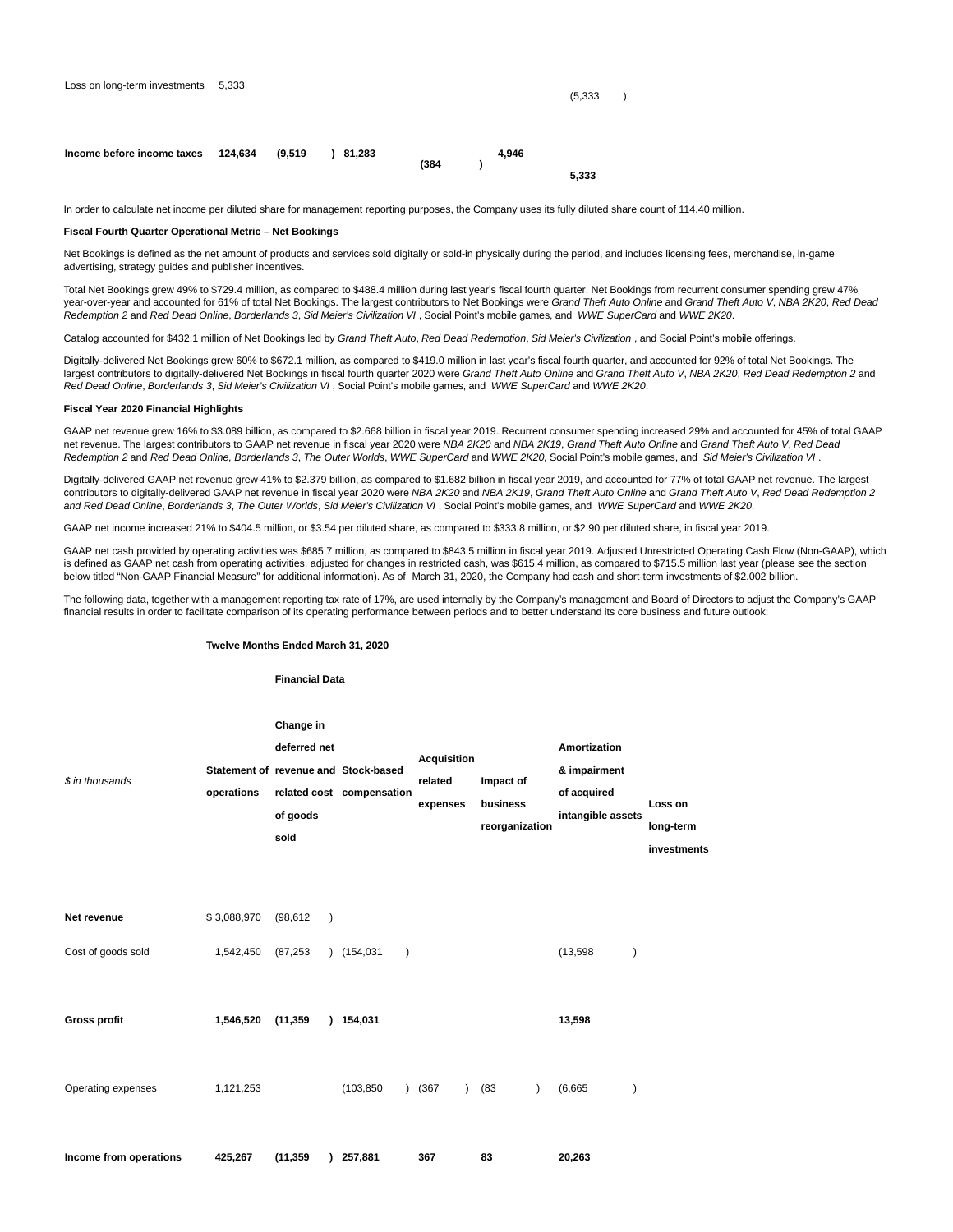| Income before income taxes          | 458.439 | (10.883) | 257.881 | 367 | 83 | 20.263 | 5.333    |  |
|-------------------------------------|---------|----------|---------|-----|----|--------|----------|--|
| Loss on long-term investments 5,333 |         |          |         |     |    |        | (5, 333) |  |
| Interest and other, net             | 38,505  | 476      |         |     |    |        |          |  |

In order to calculate net income per diluted share for management reporting purposes, the Company uses its fully diluted share count of 114.13 million.

### **Fiscal Year 2020 Operational Metric – Net Bookings**

Total Net Bookings grew to \$2.990 billion, as compared to \$2.929 billion in fiscal year 2019. Net Bookings from recurrent consumer spending grew 34% and accounted for 51% of total Net Bookings. The largest contributors to Net Bookings were NBA 2K20 and NBA 2K19, Grand Theft Auto Online and Grand Theft Auto V, Borderlands 3, Red Dead Redemption 2 and Red Dead Online, The Outer Worlds, WWE 2K20, WWE SuperCard and WWE K19, Social Point's mobile games, and Sid Meier's Civilization VI.

Digitally-delivered Net Bookings grew 35% to \$2.440 billion, as compared to \$1.802 billion in fiscal year 2019, and accounted for 82% of total Net Bookings. The largest contributors to digitally-delivered Net Bookings in fiscal year 2020 were Grand Theft Auto Online and Grand Theft Auto V, NBA 2K20 and NBA 2K19, Borderlands 3, Red Dead Redemption 2 and Red Dead Online, The Outer Worlds, Sid Meier's Civilization VI , Social Point's mobile games, and WWE SuperCard, WWE 2K20 and WWE 2K19.

### **Management Comments**

"Our significantly better-than-expected fourth quarter results concluded another extraordinary year for Take-Two, during which we achieved numerous milestones, including record Net Bookings of nearly \$3 billion, as well as record digitally-delivered Net Bookings, Net Bookings from recurrent consumer spending, and earnings," said Strauss Zelnick, Chairman and CEO of Take-Two. "Nearly all of our titles outperformed in the fourth quarter, including NBA 2K20, Grand Theft Auto Online and Grand Theft Auto V, Red Dead Redemption 2, Borderlands 3 and Social Point's mobile games.

"Looking ahead, Take-Two has the strongest development pipeline in its history, including sequels from our biggest franchises as well as exciting new IP. While fiscal 2021 will be a light new release year, we expect to deliver strong results, reflecting the diversity and strength of our catalog and live service offerings. We have an array of titles that we will begin to launch in fiscal 2022, which we expect to drive sequential growth that year. Our Company remains superbly positioned – creatively, operationally and financially – to capitalize on the many positive trends in our industry, and to deliver continued growth and returns for our shareholders over the long-term."

#### **COVID-19 Response**

At Take-Two, our number one priority is the health and safety of our employees and their families. All of our offices moved largely to work-from-home environments by mid-March. We are continuing to find ways to support our employees and their families as we navigate through this unprecedented situation, including services to help families balance work and home life. The digital nature of our content means our creative talent can continue to work on game development from home. The shift to remote working adds complexity and challenges in some areas of the game development process; however, based on our work to date, we currently do not expect any delays other than what has been announced.

With more people staying at home, we have experienced, and are continuing to experience, heightened levels of engagement and Net Bookings growth-to-date. The full extent of the impact of the COVID-19 pandemic to our business, operations and financial results will depend on numerous evolving factors that we are not able to predict. The key risks to our business are set forth under the heading "Forward Looking Statements" in this release and will be included in Take-Two's Annual Report on Form 10-K for the fiscal year ended March 31, 2020.

As previously announced, for the months of April and May, Take-Two's labels will come together to donate 5% of Net Bookings (after platform fees) from in-game purchases from Grand Theft Auto Online and Red Dead Online from Rockstar Games, NBA 2K20 and NBA 2K19 from 2K Games, Dragon City from Social Point, as well as from full-game digital sales of The Outer Worlds from Private Division, to support an array of COVID-19 charities and local businesses in need.

## **Business and Product Highlights**

## Since January 1, 2020:

**Rockstar Games:**

- Released new free content updates for Grand Theft Auto Online including:
	- Open Wheel Races, which is a new racing mode featuring seven new tracks and a new vehicle class, which includes two brand new Open Wheel vehicles: the Progen PR4 and Ocelot R88.
	- o Nine additional new vehicles.
	- o New clothing.
- Released new free content updates for Red Dead Redemption 2 and Red Dead Online including:
	- o Red Dead Redemption 2 Photo Mode and Story Mode additions, which were originally available on PlayStation 4, PC and Stadia, and brought to Xbox One, alongside new clothing items and emotes for Red Dead Online players.
	- Game play variations and new maps for the following Showdown Series: Overrun, Spoils of War, Plunder, Up in Smoke and Name Your Weapon.
	- o New clothing items.
- Announced numerous critical and commercial achievements across multiple titles, including Grand Theft Auto V and Red Dead Redemption 2, and a record-breaking holiday season with its two online worlds, GTA Online and Red Dead Online. Records included:
	- Grand Theft Auto V was the best-selling game of the past decade in the U.S., based on both unit and dollar sales, according to the NPD Group.
	- Red Dead Redemption 2 was the top title of the last four years based on U.S. dollar sales, according to the NPD Group.
	- Grand Theft Auto Online has had its biggest series of back-to-back updates ever in terms of player numbers, with new records set in December and the quarter ending December 31, 2019, following the release of the Diamond Casino & Resort update in July 2019 and the Diamond Casino Heist in December 2019.
	- o Red Dead Online hit a new peak in player numbers in December following the release of the latest update, Moonshiners, and topped those numbers again in January.

**2K:**

Announced, together with The National Football League (NFL), a multi-year partnership encompassing multiple future video games. The partnership marks the return of football-themed games to 2K's stable of notable sports titles and original IP, as well as an expansion of video game properties for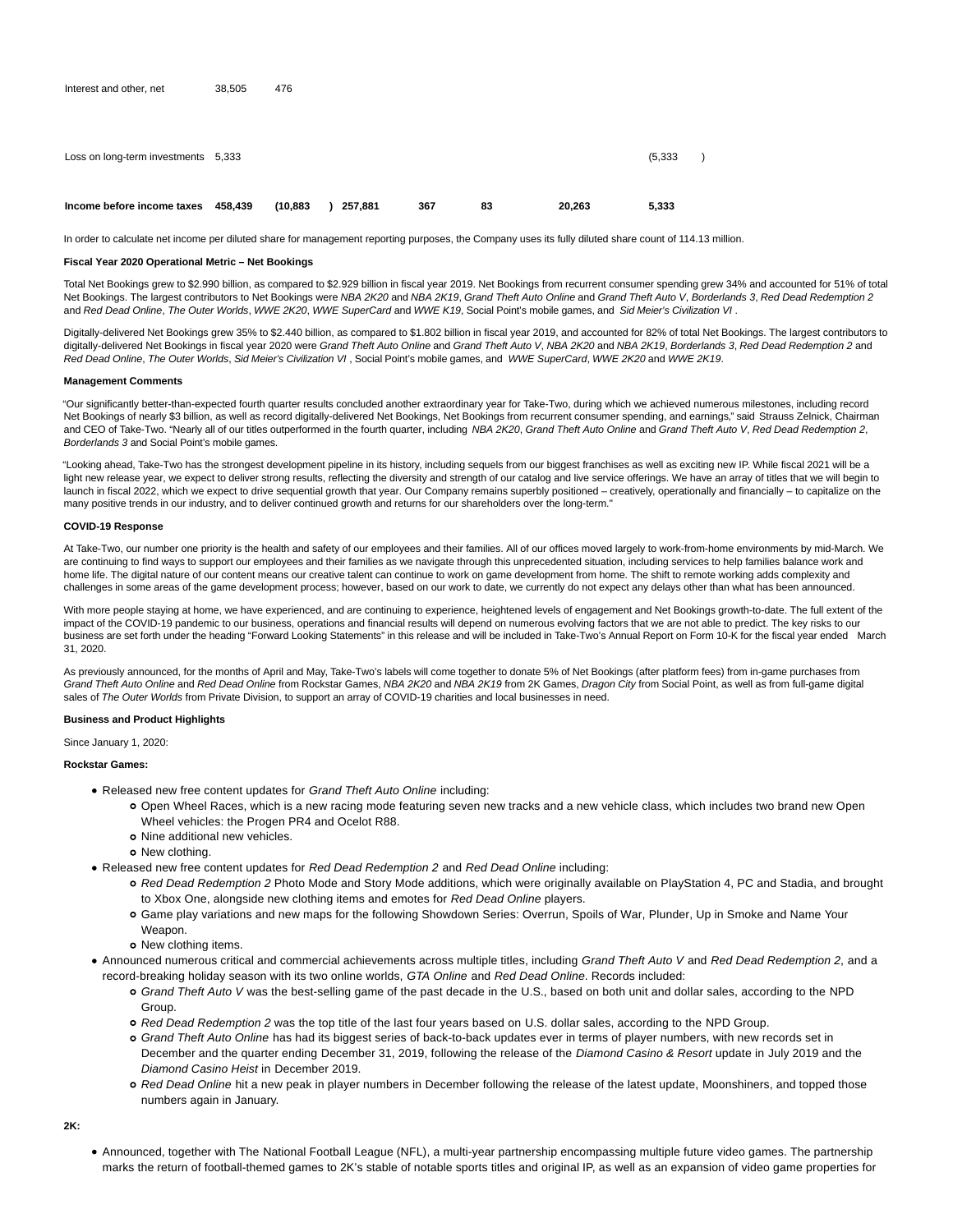the NFL. The games will be non-simulation football game experiences, which will launch starting in calendar year 2021, during Take-Two's fiscal year 2022.

- Released XCOM®: Chimera Squad digitally for PC. XCOM: Chimera Squad is an all-new standalone title in the award-winning, turn-based, XCOM tactical series.
- Launched Guns, Love, and Tentacles: The Marriage of Wainwright & Hammerlock, the second campaign add-on for Borderlands 3, for PC, PlayStation 4, Xbox One and Stadia. The four paid campaign add-ons for Borderlands 3 are included with the Borderlands 3 Super Deluxe Edition and Season Pass, or for purchase separately.
- Launched, together with Gearbox Software, Borderlands Science, an interactive game within Borderlands 3 that invites players to map the human gut microbiome to advance vital medical studies while earning in-game rewards. This major initiative is the result of international partnerships with researchers and scientists at McGill University, Massively Multiplayer Online Science (MMOS), and The Microsetta Initiative at UC San Diego School of Medicine. Emmy-nominated Big Bang Theory star and scientist Dr. Mayim Bialik lent her voice to the project, helping guide players on their journey.
- Announced WWE 2K Battlegrounds, a completely new WWE gaming experience that will feature arcade-style action and over-the-top Superstar designs, environments and moves. WWE 2K Battlegrounds is being developed by Saber Interactive, the studio behind NBA 2K Playgrounds, and is scheduled to launch this fall. In conjunction with this announcement, 2K said they are extending the production timeline and will not be releasing a WWE 2K simulation game in fiscal year 2021.
- Announced that 2K Silicon Valley, the label's wholly-owned development studio founded in February 2019 and led by video game industry veteran Michael Condrey, will officially be known as 31st Union. Along with revealing its new state-of-the-art development facility, branding, core values, and commitment to further establish its identity, the studio also plans to expand its presence internationally, beginning with a European location based in Spain.
- The NBA 2K League started its 2020 regular season on May 5, 2020 with at least six weeks of remote gameplay. All 23 NBA 2K League teams will participate in regular-season gameplay in their local markets from their homes with games simulcast live on the NBA 2K League's Twitch and YouTube channels.
- Announced the Sid Meier's Civilization VI New Frontier Pass that will provide eight new civilizations, nine new leaders, and a variety of new gameplay modes and content for the strategy title from Firaxis Games. The new content will be delivered to consumers via six downloadable packs on a bimonthly basis from May 2020 to March 2021.
- Announced PGA Tour 2K21 from HB Studios is planned for launch on August 21, 2020 for PlayStation 4, Xbox One, Switch (digital), PC and Stadia. The game will feature PGA Tour professional Justin Thomas as its cover athlete; officially licensed pro players, courses and gear; the most realistic course scanning to date; play-by-play commentary by Luke Elvy and Rich Beem; a new PGA TOUR Career Mode, online and local multiplayer; course and player customization; and online societies.
- Announced Mafia Trilogy, which combines all three previously released Mafia titles into a single package for PlayStation 4, Xbox One and PC. On May 19, 2020, Mafia II and Mafia III launched as part of the collection, while Mafia I will become available later this summer, as the game is being completely remade, including new technology, new voice acting, new game mechanics, and more.
- Announced BioShock: The Collection, XCOM 2 Collection, and Borderlands Legendary Collection are planned for launch on Nintendo Switch worldwide on May 29, 2020.

## **Private Division:**

- Announced that Kerbal Space Program 2 is being moved to Fall 2021 and will launch on PlayStation 4, Xbox One and PC due to delays from COVID-19, in order to provide the development team with the time they need to create the best Kerbal Space Program experience possible.
- Announced a partnership with the European Space Agency to launch a new Kerbal Space Program update, entitled Shared Horizons, which is planned to launch on PC on July 1, 2020. The update will also be available later this year on consoles.
- Announced that Disintegration, the debut title from V1 Interactive, the independent studio founded by Marcus Lehto, co-creator of Halo, will release digitally for PlayStation 4, Xbox One and PC on June 16, 2020. Disintegration is a sci-fi, first-person shooter that blends real-time tactical elements to create an entirely new experience.
- . Announced that The Outer Worlds, the award-winning title created by renowned RPG developer Obsidian Entertainment, will launch for Nintendo Switch on June 5, 2020. The Outer Worlds is currently available on PlayStation 4, Xbox One and PC.
- Announced the founding of a new studio located in the greater Seattle area, that is wholly focused on bringing to life the next generation of the Kerbal Space Program franchise. Kerbal Space Program 2 is scheduled to release during Fall 2021 on PlayStation 4, Xbox One and PC.

## **Outlook for Fiscal 2021**

Take-Two is providing its initial outlook for its fiscal first quarter ending June 30, 2020 and its fiscal year ending March 31, 2021:

## **First Quarter Ending June 30, 2020**

- GAAP net revenue is expected to range from \$775 to \$825 million
- GAAP net income is expected to range from \$103 to \$116 million
- GAAP diluted net income per share is expected to range from \$0.90 to \$1.00
- Share count used to calculate both GAAP and management reporting diluted net income per share is expected to be 114.8 million (1)
- Net Bookings (operational metric) are expected to range from \$800 to \$850 million

**Financial Data**

The Company is also providing selected data and its management reporting tax rate of 16%, which are used internally by its management and Board of Directors to adjust the Company's GAAP financial outlook in order to facilitate comparison of its operating performance between periods and to better understand its core business and future outlook:

## **Three Months Ending June 30, 2020**

\$ in millions **GAAP outlook (2) Change in deferred net revenue and related cost of Stock-based acquired compensation intangible Amortization of assets**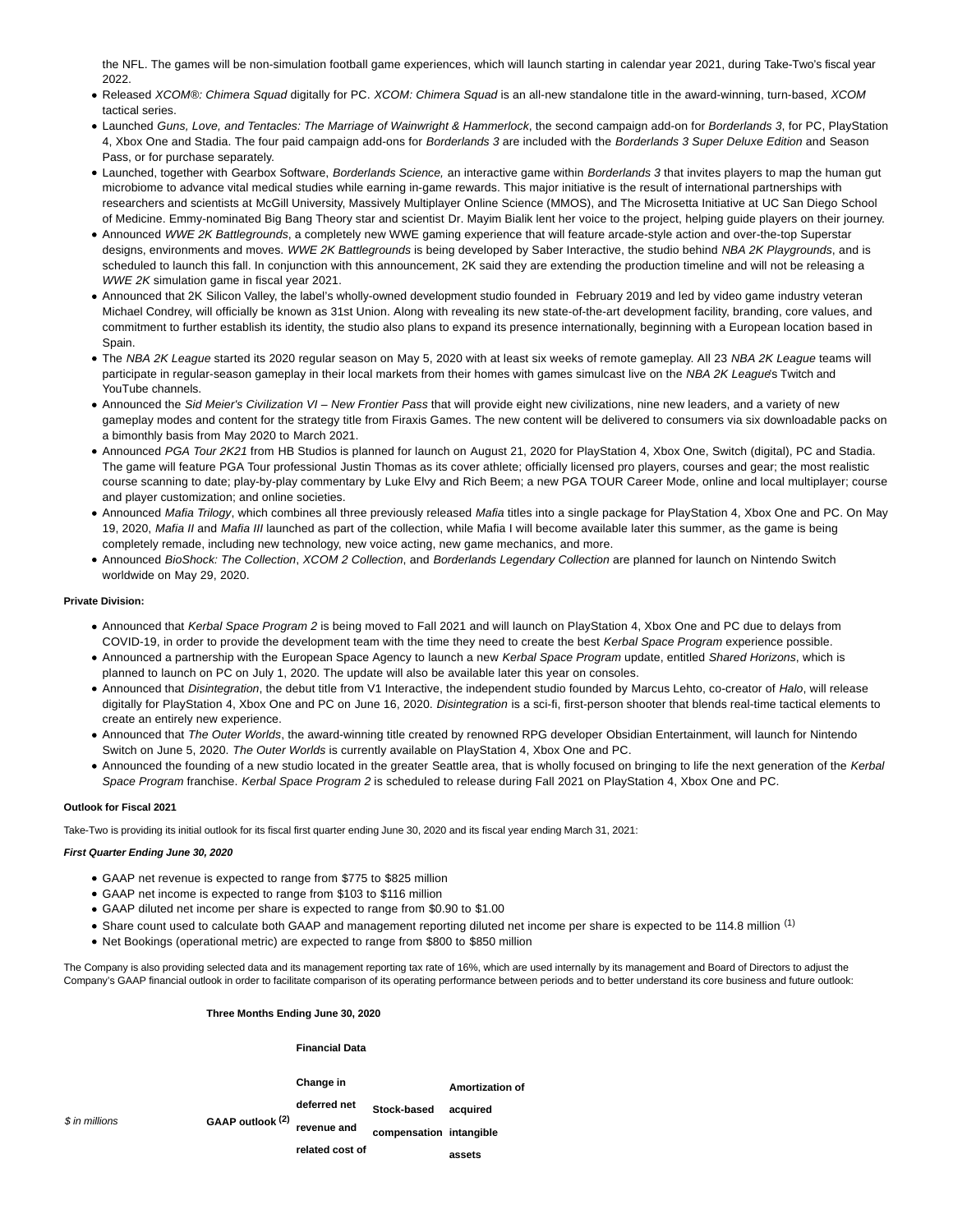|                                           |                | goods sold |         |        |
|-------------------------------------------|----------------|------------|---------|--------|
| Net revenue                               | \$775 to \$825 | \$25       |         |        |
| Cost of goods sold                        | \$392 to \$418 | $($ \$8)   | ( \$22) | ( \$2) |
| <b>Operating Expenses</b>                 | \$267 to \$277 |            | (\$20)  | ( \$2) |
| Interest and other, net                   | ( \$3)         |            |         |        |
| Income before income taxes \$119 to \$133 |                | \$33       | \$42    | \$4    |

# **Fiscal Year Ending March 31, 2021**

- GAAP net revenue is expected to range from \$2.63 to \$2.73 billion
- GAAP net income is expected to range from \$299 to \$329 million
- GAAP diluted net income per share is expected to range from \$2.60 to \$2.85
- Share count used to calculate both GAAP and management reporting diluted net income per share is expected to be 115.1 million (3)
- Net cash provided by operating activities is expected to be over \$560 million
- Adjusted Unrestricted Operating Cash Flow (Non-GAAP) is expected to be over \$350 million <sup>(4)</sup>
- Capital expenditures are expected to be approximately \$75 million
- Net Bookings (operational metric) are expected to range from \$2.55 to \$2.65 billion

The Company is also providing selected data and its management reporting tax rate of 16%, which are used internally by its management and Board of Directors to adjust the Company's GAAP financial outlook in order to facilitate comparison of its operating performance between periods and to better understand its core business and future outlook:

## **Twelve Months Ending March 31, 2021**

**Financial Data**

|                                           |                              | Filialitial Dala                                           |                                        |                                              |
|-------------------------------------------|------------------------------|------------------------------------------------------------|----------------------------------------|----------------------------------------------|
| \$ in millions                            | GAAP outlook (2) revenue and | Change in<br>deferred net<br>related cost of<br>goods sold | Stock-based<br>compensation intangible | <b>Amortization of</b><br>acquired<br>assets |
| Net revenue                               | \$2,630 to \$2,730           | (\$80)                                                     |                                        |                                              |
| Cost of goods sold                        | \$1,192 to \$1,238 \$14      |                                                            | (\$70)                                 | (\$10)                                       |
| <b>Operating Expenses</b>                 | \$1,101 to \$1,121           |                                                            | (\$74)                                 | (57)                                         |
| Interest and other, net                   | (57)                         |                                                            |                                        |                                              |
| Income before income taxes \$344 to \$378 |                              | ( \$94)                                                    | \$144                                  | \$17                                         |

1) Includes 113.9 million basic shares and 0.9 million shares representing the potential dilution from unvested employee stock grants.

2) The individual components of the financial outlook may not foot to the totals, as the Company does not expect actual results for every component to be at the low end or high end<br><sup>2)</sup> of the outlook range simultaneously.

3) Includes 114.2 million basic shares and 0.9 million shares representing the potential dilution from unvested employee stock grants.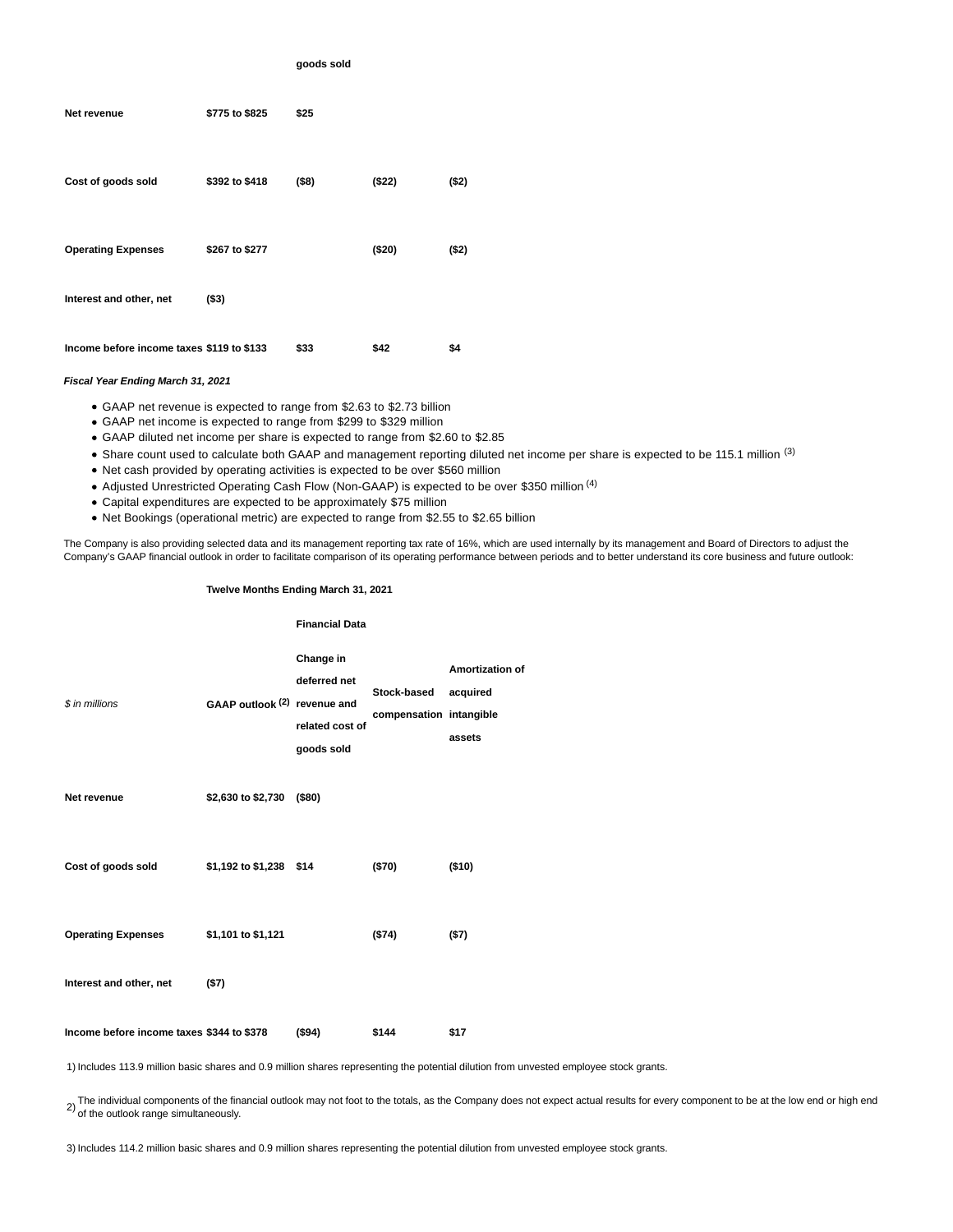4) Includes a \$210 million net increase in restricted cash for fiscal 2021.

Key assumptions and dependencies underlying the Company's outlook include: the timely delivery of the titles included in this financial outlook; a stable economic environment; continued consumer acceptance of Xbox One and PlayStation 4; the ability to develop and publish products that capture market share for these current generation systems while also leveraging opportunities on next-gen consoles, PC, mobile and other platforms; and stable foreign exchange rates. See also "Cautionary Note Regarding Forward Looking Statements" below.

## **Product Releases**

The following titles have been released since January 1, 2020:

| Label | <b>Title</b>                                                 | <b>Platforms</b>          | <b>Release Date</b> |
|-------|--------------------------------------------------------------|---------------------------|---------------------|
| 2K    | <b>WWE 2K20 Originals: Southpaw Regional Wrestling (DLC)</b> | PS4, Xbox One, PC         | February 7, 2020    |
| 2K    | Borderlands 3 (for Steam and other retailers)                | <b>PC</b>                 | March 13, 2020      |
| 2K    | <b>WWE 2K20 Originals: Empire of Tomorrow (DLC)</b>          | PS4, Xbox One, PC         | March 13, 2020      |
| 2K    | Borderlands 3: Guns, Love, and Tentacles: The Marriage of    |                           |                     |
|       | Wainwright & Hammerlock (DLC)                                | PS4, Xbox One, PC, Stadia | March 26, 2020      |
| 2K    | XCOM: Chimera Squad                                          | <b>PC</b>                 | April 24, 2020      |
| 2K    | Mafia II and Mafia III                                       | PS4, Xbox One, PC         | May 19, 2020        |

Take-Two's lineup of future titles announced to-date includes:

| Label                   | <b>Title</b>                                        | <b>Platforms</b>                 | <b>Release Date</b> |
|-------------------------|-----------------------------------------------------|----------------------------------|---------------------|
| 2K                      | Sid Meier's Civilization VI - Frontier Pass (DLC)   | PS4, Xbox One, Switch, PC        | May 21, 2020        |
| 2K                      | <b>BioShock: The Collection</b>                     | Switch                           | May 29, 2020        |
| 2K                      | <b>Borderlands Legendary Collection</b>             | Switch                           | May 29, 2020        |
| 2K                      | <b>XCOM 2 Collection</b>                            | Switch                           | May 29, 2020        |
| <b>Private Division</b> | The Outer Worlds                                    | Switch                           | June 5, 2020        |
| <b>Private Division</b> | Disintegration                                      | PS4, Xbox One, PC                | June 16, 2020       |
| <b>Private Division</b> | Kerbal Space Program: Shared Horizons (free update) | PC                               | July 1, 2020        |
| 2K                      | PGA Tour 2K21                                       | PS4, Xbox One, Switch, PC Stadia | August 21, 2020     |
| 2K                      | Mafia I                                             | PS4, Xbox One, PC                | August 28, 2020     |
| 2K                      | <b>NBA 2K21</b>                                     | <b>TBA</b>                       | <b>Fall 2020</b>    |
| 2K                      | <b>WWE 2K Battlegrounds</b>                         | <b>TBA</b>                       | <b>Fall 2020</b>    |
| <b>Private Division</b> | Kerbal Space Program 2                              | PS4, Xbox One, PC                | <b>Fall 2021</b>    |

#### **Conference Call**

Take-Two will host a conference call today at 4:30 p.m. Eastern Time to review these results and discuss other topics. The call can be accessed by dialing (877) 407-0984 or (201) 689-8577. A live listen-only webcast of the call will be available by visitin[g http://ir.take2games.com a](https://cts.businesswire.com/ct/CT?id=smartlink&url=http%3A%2F%2Fir.take2games.com&esheet=52223665&newsitemid=20200520005794&lan=en-US&anchor=http%3A%2F%2Fir.take2games.com&index=1&md5=4d61a0c277215c76d15fb49616bb1932)nd a replay will be available following the call at the same location.

## **Non-GAAP Financial Measure**

In addition to reporting financial results in accordance with U.S. generally accepted accounting principles (GAAP), the Company uses a Non-GAAP measure of financial performance: Adjusted Unrestricted Operating Cash Flow, which is defined as GAAP net cash from operating activities, adjusted for changes in restricted cash. The Company's management believes it is important to consider Adjusted Unrestricted Operating Cash Flow, in addition to net cash from operating activities, as it provides more transparency into current business trends without regard to the timing of payments from restricted cash, which is primarily related to a dedicated account limited to the payment of certain internal royalty obligations.

This Non-GAAP financial measure is not intended to be considered in isolation from, as a substitute for, or superior to, GAAP results. This Non-GAAP financial measure may be different from similarly titled measures used by other companies. In the future, Take-Two may also consider whether other items should also be excluded in calculating this Non-GAAP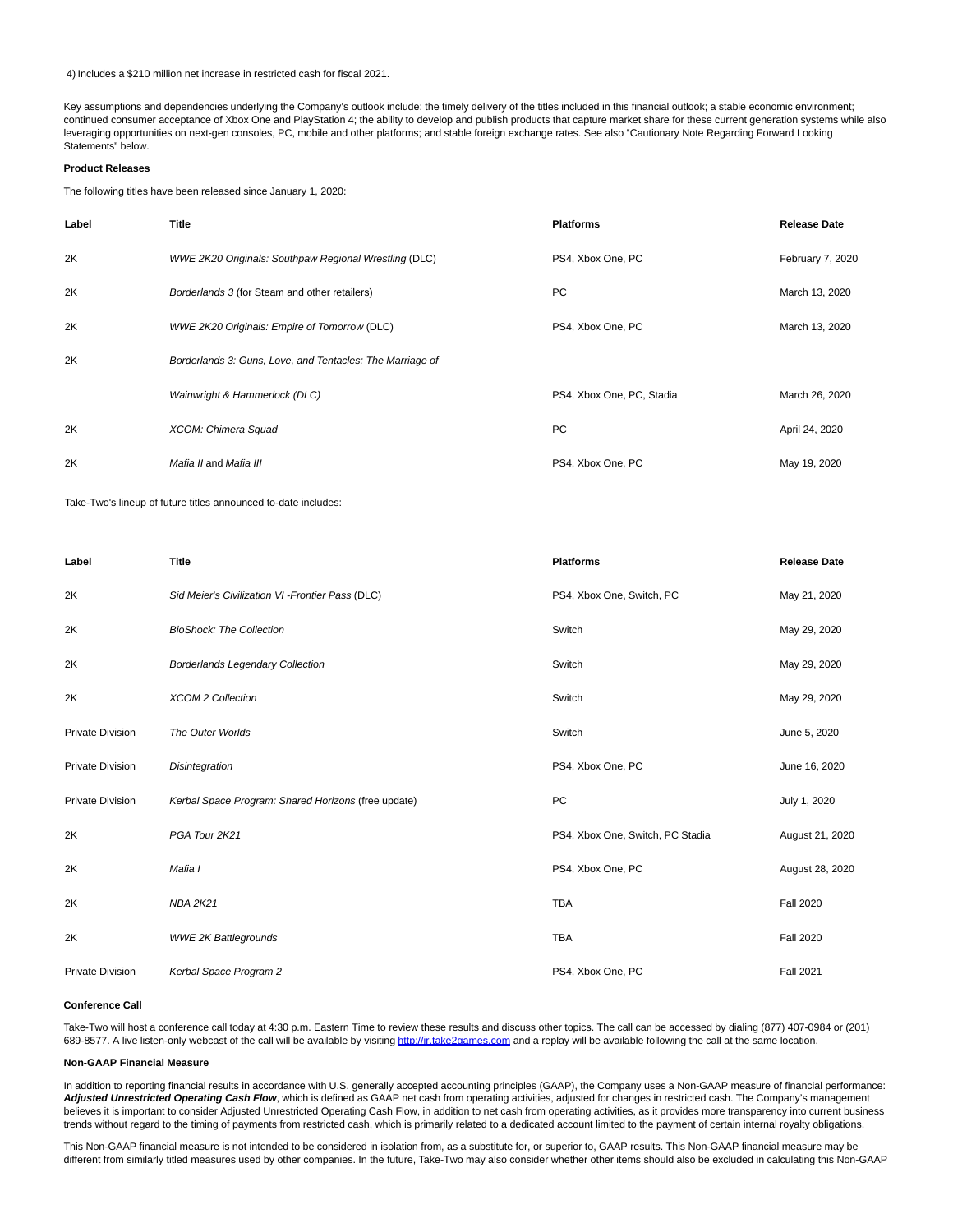financial measure used by the Company. Management believes that the presentation of this Non-GAAP financial measure provides investors with additional useful information to measure Take-Two's financial and operating performance. In particular, this measure facilitates comparison of our operating performance between periods and may help investors to understand better the operating results of Take-Two. Internally, management uses this Non-GAAP financial measure in assessing the Company's operating results and in planning and forecasting. A reconciliation of this Non-GAAP financial measure to the most comparable GAAP measure is contained in the financial tables to this press release.

## **Final Results**

The financial results discussed herein are presented on a preliminary basis; final data will be included in Take-Two's Annual Report on Form 10-K for the year ended March 31, 2020.

## **About Take-Two Interactive Software**

Headquartered in New York City, Take-Two Interactive Software, Inc. is a leading developer, publisher and marketer of interactive entertainment for consumers around the globe. We develop and publish products principally through Rockstar Games, 2K, Private Division, and Social Point. Our products are designed for console systems and personal computers, including smartphones and tablets, and are delivered through physical retail, digital download, online platforms and cloud streaming services. The Company's common stock is publicly traded on NASDAQ under the symbol TTWO. For more corporate and product information please visit our website a[t http://www.take2games.com.](https://cts.businesswire.com/ct/CT?id=smartlink&url=http%3A%2F%2Fwww.take2games.com&esheet=52223665&newsitemid=20200520005794&lan=en-US&anchor=http%3A%2F%2Fwww.take2games.com&index=2&md5=0d5254d528b1068a7d7404ab17d78247)

All trademarks and copyrights contained herein are the property of their respective holders.

## **Cautionary Note Regarding Forward-Looking Statements**

The statements contained herein which are not historical facts are considered forward-looking statements under federal securities laws and may be identified by words such as "anticipates," "believes," "estimates," "expects," "intends," "plans," "potential," "predicts," "projects," "seeks," "should," "will," or words of similar meaning and include, but are not limited to, statements regarding the outlook for the Company's future business and financial performance. Such forward-looking statements are based on the current beliefs of our management as well as assumptions made by and information currently available to them, which are subject to inherent uncertainties, risks and changes in circumstances that are difficult to predict. Actual outcomes and results may vary materially from these forward-looking statements based on a variety of risks and uncertainties including: the uncertainty of the impact of the COVID-19 pandemic and measures taken in response thereto; the effect that measures taken to mitigate the COVID-19 pandemic have on our operations, including our ability to timely deliver our titles and other products, and on the operations of our counterparties, including retailers and distributors; the effects of the COVID-19 pandemic on consumer demand and the discretionary spending patterns of our customers; the impact of reductions in interest rates by the Federal Reserve and other central banks, including on our short-term investment portfolio; the impact of potential inflation; volatility in foreign currency exchange rates; our dependence on key management and product development personnel; our dependence on our Grand Theft Auto products and our ability to develop other hit titles; the timely release and significant market acceptance of our games; the ability to maintain acceptable pricing levels on our games; and risks associated with international operations.

Other important factors and information are contained in the Company's most recent Annual Report on Form 10-K and will be included in Take-Two's annual report on 10-K for the fiscal year ended March 31, 2020, including the risks summarized in the section entitled "Risk Factors," the Company's most recent Quarterly Report on Form 10-Q, and the Company's other periodic filings with the SEC, which can be accessed at [www.take2games.com.](https://cts.businesswire.com/ct/CT?id=smartlink&url=http%3A%2F%2Fwww.take2games.com&esheet=52223665&newsitemid=20200520005794&lan=en-US&anchor=www.take2games.com&index=3&md5=5b38cdacb27c51b0257f3c807699f487) All forward-looking statements are qualified by these cautionary statements and apply only as of the date they are made. The Company undertakes no obligation to update any forward-looking statement, whether as a result of new information, future events or otherwise.

## **TAKE-TWO INTERACTIVE SOFTWARE, INC. and SUBSIDIARIES CONSOLIDATED STATEMENTS OF OPERATIONS (in thousands, except per share amounts)**

### **Three months ended March 31, Twelve months ended March 31,**

|                                          | 2020      | 2019       | 2020        | 2019        |  |
|------------------------------------------|-----------|------------|-------------|-------------|--|
| Net revenue                              | \$760,541 | \$539,007  | \$3,088,970 | \$2,668,394 |  |
| Cost of goods sold:                      |           |            |             |             |  |
| Software development costs and royalties | 159,776   | 111,596    | 611,198     | 449,198     |  |
| Internal royalties                       | 144,385   | 74,142     | 483,697     | 610,804     |  |
| Product costs                            | 51,985    | 44,914     | 277,147     | 322,148     |  |
| Licenses                                 | 39,494    | 28,263     | 170,408     | 141,494     |  |
| Total cost of goods sold                 | 395,640   | 258,915    | 1,542,450   | 1,523,644   |  |
| Gross profit                             | 364,901   | 280,092    | 1,546,520   | 1,144,750   |  |
| Selling and marketing                    | 79,969    | 77,607     | 458,424     | 391,400     |  |
| General and administrative               | 82,212    | 75,541     | 318,235     | 281,234     |  |
| Research and development                 | 68,718    | 56,588     | 296,398     | 230,170     |  |
| Depreciation and amortization            | 12,502    | 11,081     | 48,113      | 40,232      |  |
| Business reorganization                  | (384)     | 1,214<br>) | 83          | (4,958)     |  |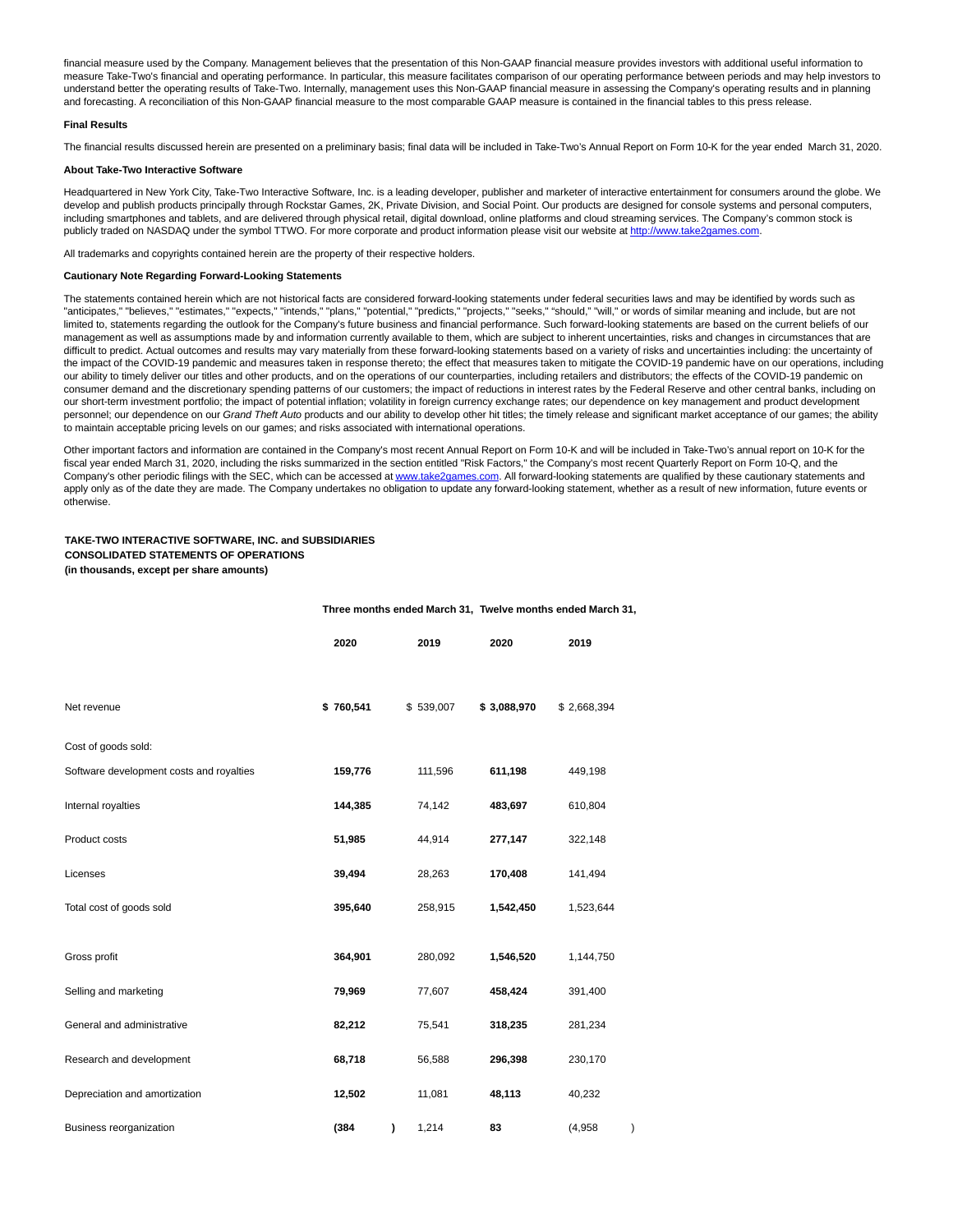| Total operating expenses                                                                   | 243,017   | 222,031  | 1,121,253 |           | 938,078                   |
|--------------------------------------------------------------------------------------------|-----------|----------|-----------|-----------|---------------------------|
| Income from operations                                                                     | 121,884   | 58,061   | 425,267   |           | 206,672                   |
| Interest and other, net                                                                    | 8,083     | 6,466    | 38,505    |           | 26,113                    |
| Loss on long-term investments                                                              | 5,333     |          | 5,333     |           |                           |
| Income before income taxes                                                                 | 124,634   | 64,527   | 458,439   |           | 232,785                   |
| Provision for (benefit from) income taxes                                                  | 1,912     | 7,698    | 53,980    |           | (101,052<br>$\mathcal{E}$ |
| Net income                                                                                 | \$122,722 | \$56,829 | \$404,459 |           | \$333,837                 |
| Earnings per share:                                                                        |           |          |           |           |                           |
| Basic earnings per share                                                                   | \$1.08    | \$0.50   | \$ 3.58   |           | \$2.95                    |
| Diluted earnings per share                                                                 | \$1.07    | \$0.50   | \$ 3.54   |           | \$2.90                    |
| Weighted average shares outstanding:                                                       |           |          |           |           |                           |
| Basic                                                                                      | 113,394   | 112,614  | 113,096   |           | 113,176                   |
| Diluted                                                                                    | 114,400   | 113,939  | 114,136   |           | 115,198                   |
| <b>Computation of Basic EPS:</b>                                                           |           |          |           |           |                           |
| Net income                                                                                 | \$122,722 | \$56,829 | \$404,459 |           | \$333,837                 |
| Weighted average shares outstanding - basic                                                | 113,394   | 112,614  | 113,096   |           | 113,176                   |
| Basic earnings per share                                                                   | \$1.08    | \$0.50   | \$ 3.58   |           | \$2.95                    |
| <b>Computation of Diluted EPS:</b>                                                         |           |          |           |           |                           |
| Net income                                                                                 | \$122,722 | \$56,829 | \$404,459 |           | \$333,837                 |
| Weighted average shares outstanding - basic                                                | 113,394   | 112,614  | 113,096   |           | 113,176                   |
| Add: dilutive effect of common stock equivalents                                           | 1,006     | 1,325    | 1,040     |           | 2,022                     |
| Weighted average common shares outstanding - diluted                                       | 114,400   | 113,939  | 114,136   |           | 115,198                   |
| Diluted earnings per share                                                                 | \$1.07    | \$0.50   | \$3.54    |           | \$2.90                    |
| TAKE-TWO INTERACTIVE SOFTWARE, INC. and SUBSIDIARIES<br><b>CONSOLIDATED BALANCE SHEETS</b> |           |          |           |           |                           |
| (in thousands, except per share amounts)                                                   |           |          |           |           |                           |
|                                                                                            |           |          |           | March 31, | March 31,                 |
|                                                                                            |           |          |           | 2020      | 2019                      |
| ASSETS<br>Current assets:                                                                  |           |          |           |           |                           |
| Cash and cash equivalents                                                                  |           |          |           |           | \$1,357,664 \$826,525     |

Short-term investments **644,003** 744,485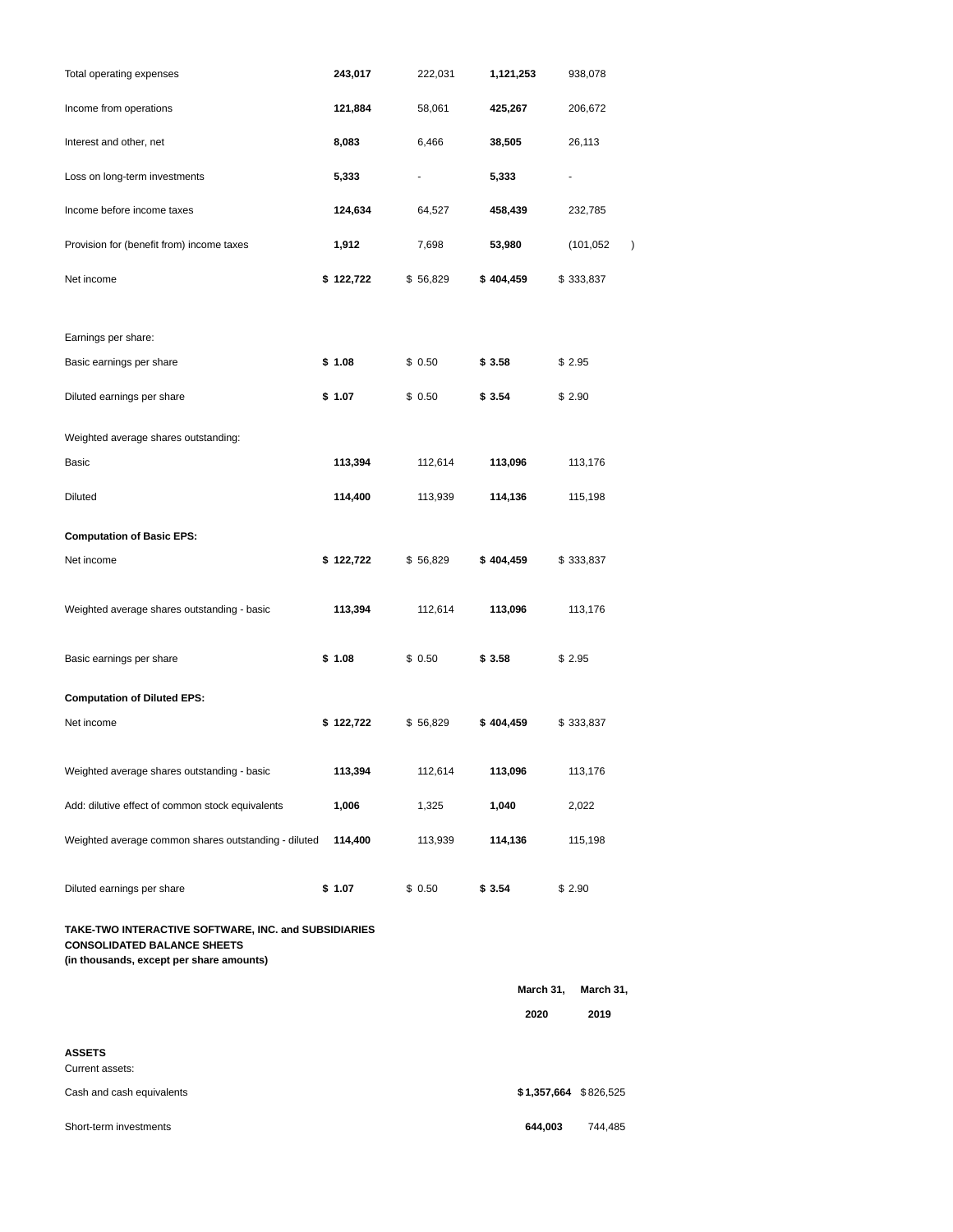| Restricted cash                                                                                    | 546,604                 | 565,461   |
|----------------------------------------------------------------------------------------------------|-------------------------|-----------|
| Accounts receivable, net of allowances of \$443 and \$995 at March 31, 2020 and 2019, respectively | 592,555                 | 395,729   |
| Inventory                                                                                          | 19,108                  | 28,200    |
| Software development costs and licenses                                                            | 40,316                  | 28,880    |
| Deferred cost of goods sold                                                                        | 19,598                  | 51,867    |
| Prepaid expenses and other                                                                         | 273,503                 | 186,688   |
| <b>Total current assets</b>                                                                        | 3,493,351               | 2,827,835 |
| Fixed assets, net                                                                                  | 131,888                 | 127,882   |
| Right-of-use assets                                                                                | 154,284                 |           |
| Software development costs and licenses, net of current portion                                    | 401,778                 | 603,436   |
| Goodwill                                                                                           | 386,494                 | 381,717   |
| Other intangibles, net                                                                             | 51,260                  | 73,115    |
| Deferred tax assets                                                                                | 116,676                 | 134,732   |
| Long-term restricted cash                                                                          | 89,124                  |           |
| Other assets                                                                                       | 123,977                 | 94,348    |
| <b>Total assets</b>                                                                                | \$4,948,832 \$4,243,065 |           |
| <b>LIABILITIES AND STOCKHOLDERS' EQUITY</b><br><b>Current liabilities:</b>                         |                         |           |
| Accounts payable                                                                                   | \$65,684                | \$72,797  |
| Accrued expenses and other current liabilities                                                     | 1,169,884               | 1,035,695 |
| Deferred revenue                                                                                   | 777,784                 | 843,302   |
| Lease liabilities                                                                                  | 25,187                  |           |
| Total current liabilities                                                                          | 2,038,539               | 1,951,794 |
| Non-current deferred revenue                                                                       | 28,339                  | 21,058    |
| Non-current lease liabilities                                                                      | 152,059                 |           |
| Other long-term liabilities                                                                        | 190,651                 | 229,633   |
| <b>Total liabilities</b>                                                                           | 2,409,588               | 2,202,485 |
| Stockholders' equity:                                                                              |                         |           |
| Preferred stock, \$.01 par value, 5,000 shares authorized                                          |                         |           |
| Common stock, \$.01 par value, 200,000 shares authorized; 135,927 and 134,602 shares               |                         |           |
| issued and 113,506 and 112,181 outstanding at March 31, 2020 and 2019, respectively                | 1,359                   | 1,346     |
| Additional paid-in capital                                                                         | 2,134,748               | 2,019,369 |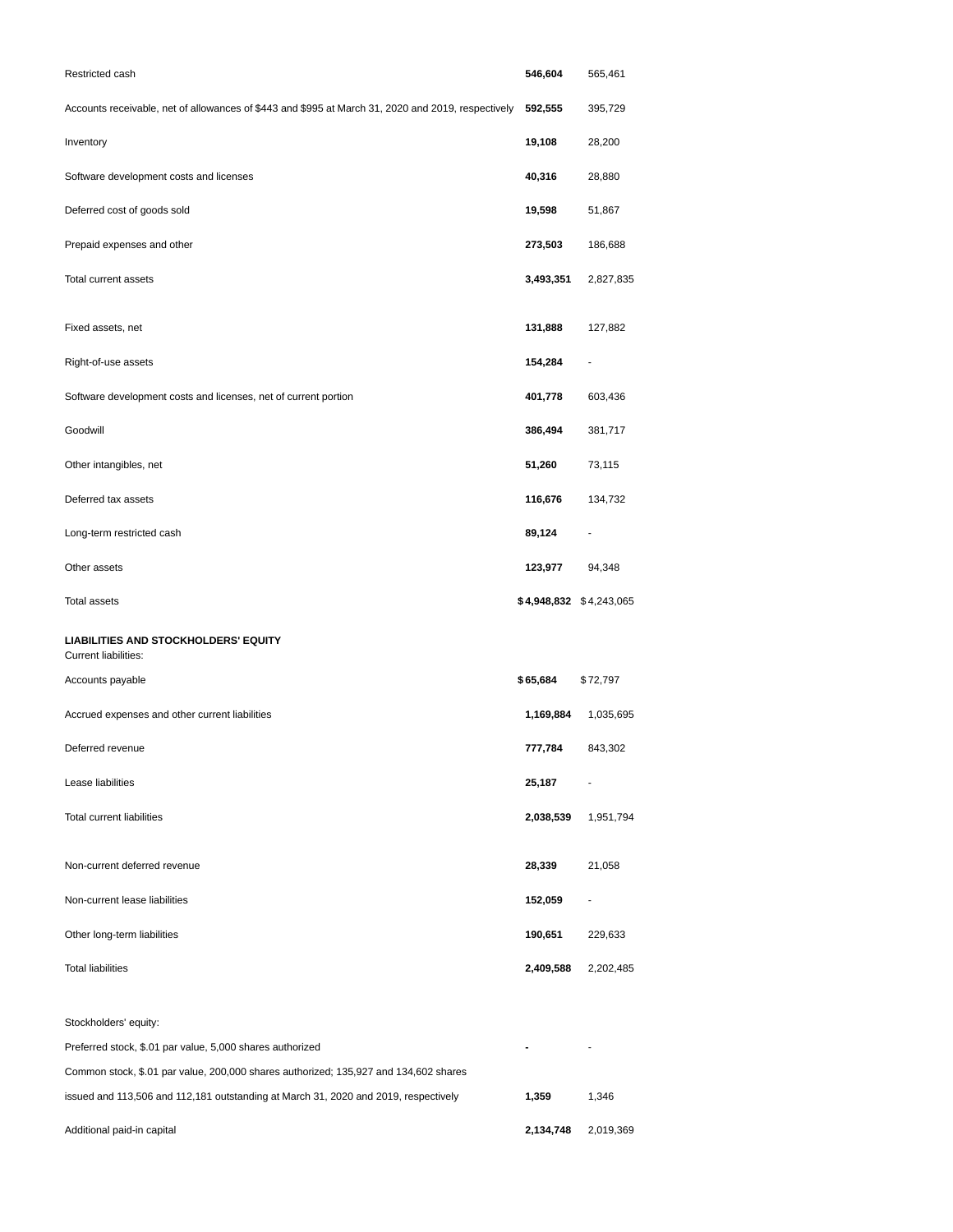| Treasury stock, at cost; 22,421 common shares at March 31, 2020 and, 2019, respectively                                |           |           | $(820,572)$ $(820,572)$       |           |
|------------------------------------------------------------------------------------------------------------------------|-----------|-----------|-------------------------------|-----------|
| Retained earnings                                                                                                      |           | 1,282,085 | 877,626                       |           |
| Accumulated other comprehensive loss                                                                                   |           |           | $(58,376)$ $(37,189)$         |           |
| Total stockholders' equity                                                                                             |           | 2,539,244 | 2,040,580                     |           |
| Total liabilities and stockholders' equity                                                                             |           |           | $$4,948,832 \$4,243,065$      |           |
| TAKE-TWO INTERACTIVE SOFTWARE, INC. and SUBSIDIARIES<br><b>CONSOLIDATED STATEMENTS OF CASH FLOWS</b><br>(in thousands) |           |           |                               |           |
|                                                                                                                        |           |           | Twelve months ended March 31, |           |
|                                                                                                                        | 2020      |           | 2019                          |           |
| <b>Operating activities:</b>                                                                                           |           |           |                               |           |
| Net income                                                                                                             | \$404,459 |           | \$333,837                     |           |
| Adjustments to reconcile net income to net cash provided by operating activities:                                      |           |           |                               |           |
| Amortization and impairment of software development costs and licenses                                                 | 167,925   |           | 201,221                       |           |
| Depreciation                                                                                                           | 47,628    |           | 39,726                        |           |
| Amortization of intellectual property                                                                                  | 20,990    |           | 23,879                        |           |
| Stock-based compensation                                                                                               | 257,881   |           | 247,700                       |           |
| Deferred income taxes                                                                                                  | (3, 486)  | $\lambda$ | 110,603                       |           |
| Amortization of discount on Convertible Notes                                                                          |           |           | 91                            |           |
| Impairment of long-term investments                                                                                    | 5,333     |           | ٠                             |           |
| Other, net                                                                                                             | 3,741     |           | 584                           |           |
| Changes in assets and liabilities:                                                                                     |           |           |                               |           |
| Accounts receivable                                                                                                    | (195,484  |           | (98,075)                      |           |
| Inventory                                                                                                              | 8,489     |           | (14, 403)                     | $\lambda$ |
| Software development costs and licenses                                                                                | (48,434   | $\lambda$ | (206, 831)                    | $\lambda$ |
| Prepaid expenses and other current and other non-current assets                                                        | (259,817  | $\lambda$ | (275, 800)                    | $\lambda$ |
| Deferred revenue                                                                                                       | (55,460   | $\lambda$ | 304,713                       |           |
| Deferred cost of goods sold                                                                                            | 32,180    |           | (24,882)                      | $\lambda$ |
| Accounts payable, accrued expenses and other liabilities                                                               | 299,733   |           | 201,152                       |           |
| Net cash provided by operating activities                                                                              | 685,678   |           | 843,515                       |           |
| Investing activities:                                                                                                  |           |           |                               |           |
| Change in bank time deposits                                                                                           | 196,720   |           | (171, 057)                    | $\lambda$ |
| Proceeds from available-for-sale securities                                                                            | 400,635   |           | 325,133                       |           |
| Purchases of available-for-sale securities                                                                             | (499,991  | 1         | (282,534)                     | $\lambda$ |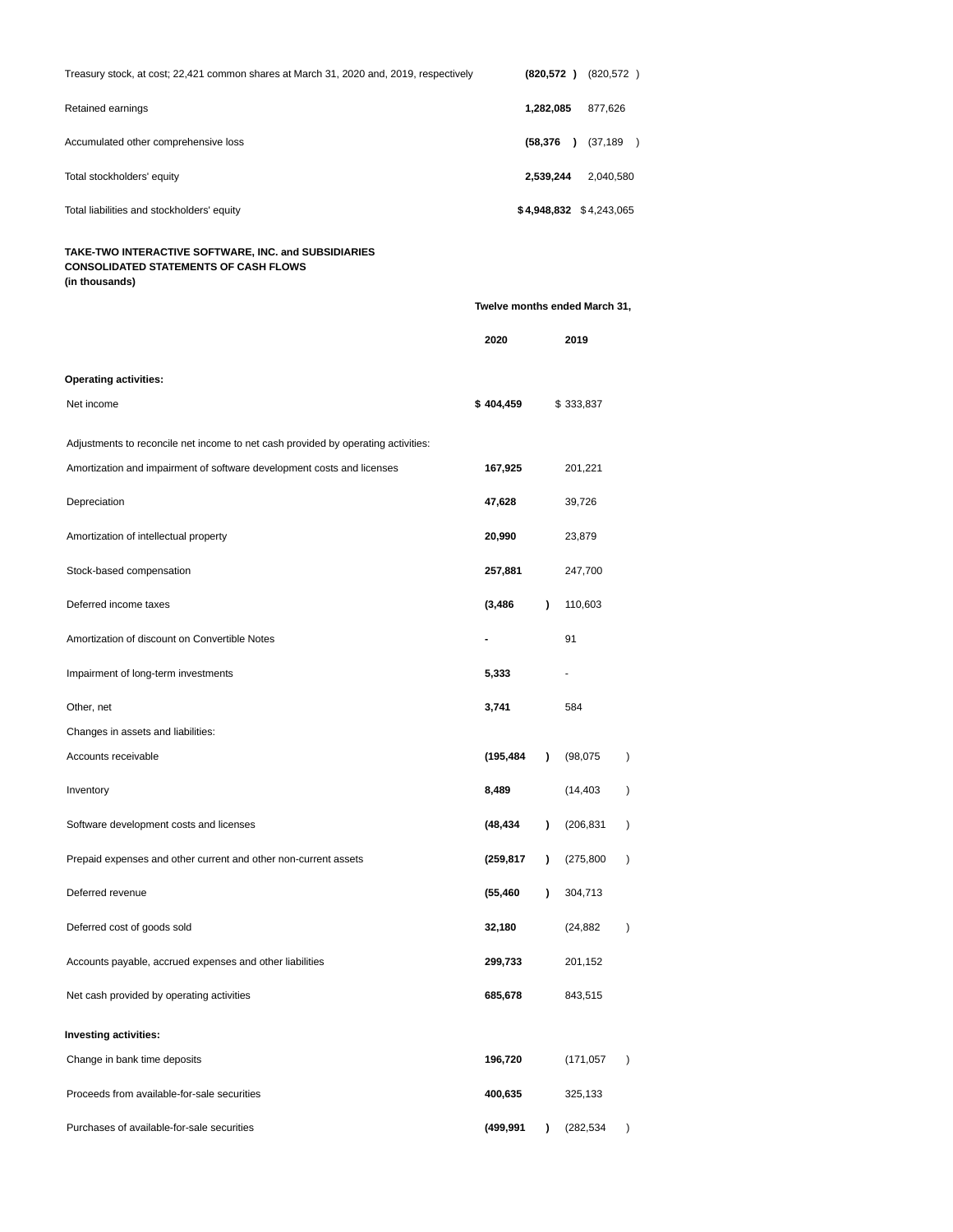| Purchases of fixed assets                                                                 | (53, 384)   | ١ | (66, 969)   |               |
|-------------------------------------------------------------------------------------------|-------------|---|-------------|---------------|
| Purchases of long-term investments                                                        | (27, 891)   | 1 |             |               |
| <b>Business acquisitions</b>                                                              | (12,040)    | 1 | (28, 149)   | $\mathcal{E}$ |
| Net cash provided by (used in) investing activities                                       | 4,049       |   | (223, 576)  | $\lambda$     |
| <b>Financing activities:</b>                                                              |             |   |             |               |
| Tax payment related to net share settlements on restricted stock awards                   | (87, 968)   | 1 | (101, 293)  |               |
| Issuance of common stock                                                                  | 10,515      |   |             |               |
| Repurchase of common stock                                                                |             |   | (362, 392)  | $\lambda$     |
| Net cash used in financing activities                                                     | (77, 453)   | Υ | (463,685    | $\lambda$     |
| Effects of foreign currency exchange rates on cash, cash equivalents, and restricted cash | (10, 868)   | Υ | (10, 639)   | $\lambda$     |
| Net change in cash, cash equivalents, and restricted cash                                 | 601,406     |   | 145,616     |               |
| Cash, cash equivalents, and restricted cash, beginning of year                            | 1,391,986   |   | 1,246,371   |               |
| Cash, cash equivalents, and restricted cash, end of period                                | \$1,993,392 |   | \$1,391,987 |               |

## **TAKE-TWO INTERACTIVE SOFTWARE, INC. and SUBSIDIARIES**

**Net Revenue and Net Bookings by Geographic Region, Distribution Channel, and Platform Mix (in thousands)**

|                                   | <b>Three Months Ended</b><br>March 31, 2019 |            |     |                                             |            |   |  |  |
|-----------------------------------|---------------------------------------------|------------|-----|---------------------------------------------|------------|---|--|--|
|                                   | Amount                                      | % of Total |     | Amount                                      | % of Total |   |  |  |
| Net revenue by geographic region  |                                             |            |     |                                             |            |   |  |  |
| <b>United States</b>              | \$413,701                                   | 54         | %   | \$274,621                                   | 51         | % |  |  |
| International                     | 346,840                                     | 46         | %   | 264,386                                     | 49         | % |  |  |
| Total net revenue                 | \$760,541                                   | \$539,007  | 100 | %                                           |            |   |  |  |
| Net bookings by geographic region |                                             |            |     |                                             |            |   |  |  |
| <b>United States</b>              | \$406,592                                   | 56         | %   | \$284,209                                   | 58         | % |  |  |
| International                     | 322,831                                     | 204.201    | 42  | %                                           |            |   |  |  |
| Total net bookings                | \$729,423                                   | 100        | %   | \$488.410                                   | 100        | % |  |  |
|                                   |                                             |            |     |                                             |            |   |  |  |
|                                   | <b>Three Months Ended</b><br>March 31, 2020 |            |     | <b>Three Months Ended</b><br>March 31, 2019 |            |   |  |  |

| Net revenue by distribution channel |           |     |   |           |     |   |  |
|-------------------------------------|-----------|-----|---|-----------|-----|---|--|
| Digital online                      | \$634,687 | 83  | % | \$413,469 | -77 | % |  |
| Physical retail and other           | 125.854   | 17  | % | 125.538   | 23  | % |  |
| Total net revenue                   | \$760,541 | 100 | % | \$539,007 | 100 | % |  |

**Amount % of Total** Amount % of Total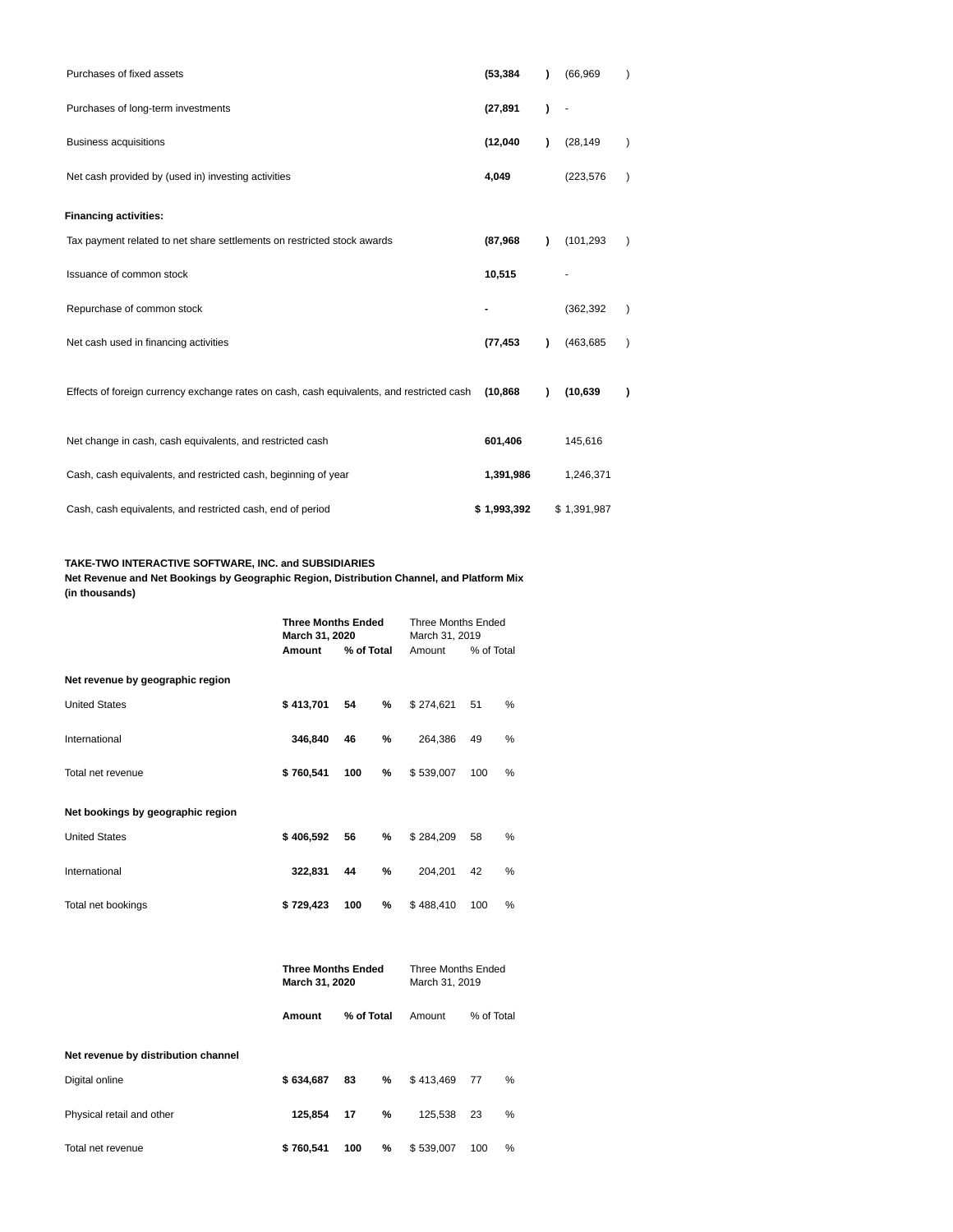# **Net bookings by distribution channel**

| Digital online            | \$672.053 | 92  | % | \$418.993 | 86  | % |
|---------------------------|-----------|-----|---|-----------|-----|---|
| Physical retail and other | 57.370    | 8   | % | 69.417    | 14  | % |
| Total net bookings        | \$729.423 | 100 | % | \$488,410 | 100 | % |

|                              | <b>Three Months Ended</b><br>March 31, 2020 | <b>Three Months Ended</b><br>March 31, 2019 |            |           |     |   |
|------------------------------|---------------------------------------------|---------------------------------------------|------------|-----------|-----|---|
|                              | Amount                                      | Amount                                      | % of Total |           |     |   |
| Net revenue by platform mix  |                                             |                                             |            |           |     |   |
| Console                      | \$542,171<br>%<br>71                        |                                             |            | \$422,432 | 78  | % |
| PC and other                 | 218,370                                     | 116,575                                     | 22         | %         |     |   |
| Total net revenue            | \$760,541                                   | 100                                         | %          | \$539,007 | 100 | % |
| Net bookings by platform mix |                                             |                                             |            |           |     |   |
| Console                      | \$507,612                                   | 70                                          | %          | \$364,873 | 75  | % |
| PC and other                 | 221,811<br>%<br>30                          |                                             |            | 123,537   | 25  | % |
| Total net bookings           | \$729,423<br>100                            |                                             |            | \$488,410 | 100 | % |

# **TAKE-TWO INTERACTIVE SOFTWARE, INC. and SUBSIDIARIES**

**Net Revenue and Net Bookings by Geographic Region, Distribution Channel, and Platform Mix (in thousands)**

|                                     | <b>Twelve Months Ended</b><br><b>Twelve Months Ended</b><br>March 31, 2020<br>March 31, 2019 |            |        |                                              |            |               |  |
|-------------------------------------|----------------------------------------------------------------------------------------------|------------|--------|----------------------------------------------|------------|---------------|--|
|                                     | Amount                                                                                       | % of Total | Amount | % of Total                                   |            |               |  |
| Net revenue by geographic region    |                                                                                              |            |        |                                              |            |               |  |
| <b>United States</b>                | \$1,775,682                                                                                  | 57         | %      | \$1,426,907                                  | 53         | %             |  |
| International                       | 1,313,288                                                                                    | 43         | %      | 1,241,487                                    | 47         | %             |  |
| Total net revenue                   | \$3,088,970                                                                                  | 100        | %      | \$2,668,394                                  | 100        | $\%$          |  |
| Net bookings by geographic region   |                                                                                              |            |        |                                              |            |               |  |
| <b>United States</b>                | \$1,733,313                                                                                  | 58         | %      | \$1,606,675                                  | 55         | %             |  |
| International                       | 1,257,045                                                                                    | 42         | %      | 1,322,049                                    | 45         | %             |  |
| Total net bookings                  | \$2,990,358                                                                                  | 100        | %      | \$2,928,724                                  | 100        | %             |  |
|                                     | <b>Twelve Months Ended</b><br>March 31, 2020                                                 |            |        | <b>Twelve Months Ended</b><br>March 31, 2019 |            |               |  |
|                                     | Amount                                                                                       | % of Total |        | Amount                                       | % of Total |               |  |
| Net revenue by distribution channel |                                                                                              |            |        |                                              |            |               |  |
| Digital online                      | \$2,378,563                                                                                  | 77         | %      | \$1,681,609                                  | 63         | $\frac{0}{0}$ |  |
| Physical retail and other           | 710,407                                                                                      | 23         | %      | 986,785                                      | 37         | $\%$          |  |
| Total net revenue                   | \$3,088,970                                                                                  | 100        | %      | \$2,668,394                                  | 100        | %             |  |

**Net bookings by distribution channel**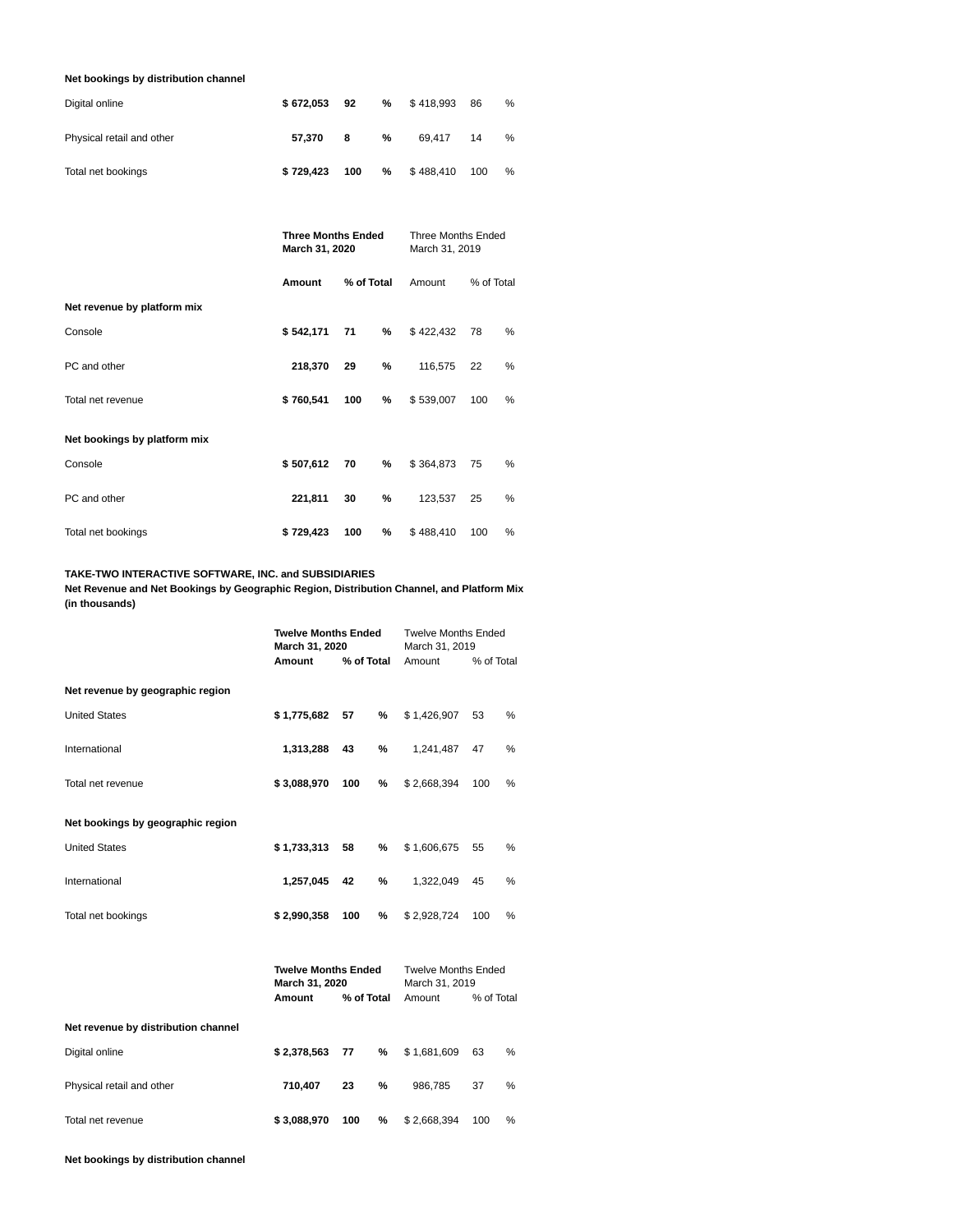| Digital online            | \$2,440,435 | - 82 |   | % \$1,801,710 62 |     | % |
|---------------------------|-------------|------|---|------------------|-----|---|
| Physical retail and other | 549.923     | 18   | % | 1.127.014 38     |     | % |
| Total net bookings        | \$2.990.358 | 100  |   | $%$ \$ 2,928,724 | 100 | % |

|                              | <b>Twelve Months Ended</b><br>March 31, 2020 |         | <b>Twelve Months Ended</b><br>March 31, 2019 |             |     |   |  |  |  |
|------------------------------|----------------------------------------------|---------|----------------------------------------------|-------------|-----|---|--|--|--|
|                              | Amount                                       | Amount  | % of Total                                   |             |     |   |  |  |  |
| Net revenue by Platform Mix  |                                              |         |                                              |             |     |   |  |  |  |
| Console                      | \$2,308,602<br>75<br>%                       |         | \$2,233,861                                  | 84          | %   |   |  |  |  |
| PC and other                 | 780,368                                      | %<br>25 |                                              | 434,533     | 16  | % |  |  |  |
| Total net revenue            | \$3,088,970                                  | 100     | %                                            | \$2,668,394 | 100 | % |  |  |  |
| Net bookings by platform mix |                                              |         |                                              |             |     |   |  |  |  |
| Console                      | \$2,195,843                                  | 73      | %                                            | \$2,497,157 | 85  | % |  |  |  |
| PC and other                 | 794,515                                      | %<br>27 |                                              | 431,567     | 15  | % |  |  |  |
| Total net bookings           | \$2,990,358<br>100                           |         | %                                            | \$2,928,724 | 100 | % |  |  |  |

# **TAKE-TWO INTERACTIVE SOFTWARE, INC. and SUBSIDIARIES ADDITIONAL DATA**

**(in thousands)**

| Three Months Ended March 31, 2020                          | Net revenue   | Cost of goods sold-<br><b>Software</b><br>development<br>costs and royalties | Cost of goods<br>sold-<br><b>Internal royalties</b> | Cost of goods sold-<br><b>Product costs</b> | Cost of goods<br>sold-<br><b>Licenses</b> | Selling and<br>marketing |  |
|------------------------------------------------------------|---------------|------------------------------------------------------------------------------|-----------------------------------------------------|---------------------------------------------|-------------------------------------------|--------------------------|--|
| As reported                                                | \$<br>760,541 | \$159,776                                                                    | \$144,385                                           | \$<br>51,985                                | \$39,494                                  | \$79,969                 |  |
| Net effect from deferral and related cost of<br>goods sold | (31, 119)     | (8, 204)                                                                     |                                                     | (12, 755)                                   | 216                                       |                          |  |
| Stock-based compensation                                   |               | (62, 353)                                                                    |                                                     |                                             |                                           | (4, 347)                 |  |
| Amortization and impairment of acquired<br>intangibles     |               | (3,288)                                                                      |                                                     |                                             |                                           |                          |  |

| Three Months Ended March 31, 2020                          | General and<br>administrative | Research and<br>development | <b>Depreciation and</b><br>amortization | <b>Business</b><br>reorganization | Interest and<br>other,<br>net | Loss on long-<br>term<br>investments |
|------------------------------------------------------------|-------------------------------|-----------------------------|-----------------------------------------|-----------------------------------|-------------------------------|--------------------------------------|
| As reported                                                | \$82,212                      | \$68,718                    | \$12,502                                | \$<br>(384)                       | \$8,083                       | \$5,333                              |
| Net effect from deferral and related cost of<br>goods sold |                               |                             |                                         |                                   | 857                           |                                      |
| Stock-based compensation                                   | (11, 553)                     | (3,030)                     |                                         |                                   |                               |                                      |
| Amortization and impairment of acquired<br>intangibles     |                               | (1,538)                     | (120)                                   |                                   |                               |                                      |
| Impact of business reorganization                          |                               |                             |                                         | 384                               |                               |                                      |
| Loss on long-term investments                              |                               |                             |                                         |                                   |                               | (5, 333)                             |
|                                                            | Net revenue                   | Cost of goods sold-         | Cost of goods                           | Cost of goods sold-               | Cost of goods                 | Selling and                          |
| Three Months Ended March 31, 2019                          |                               | <b>Software</b>             | sold-                                   | <b>Product costs</b>              | sold-                         | marketing                            |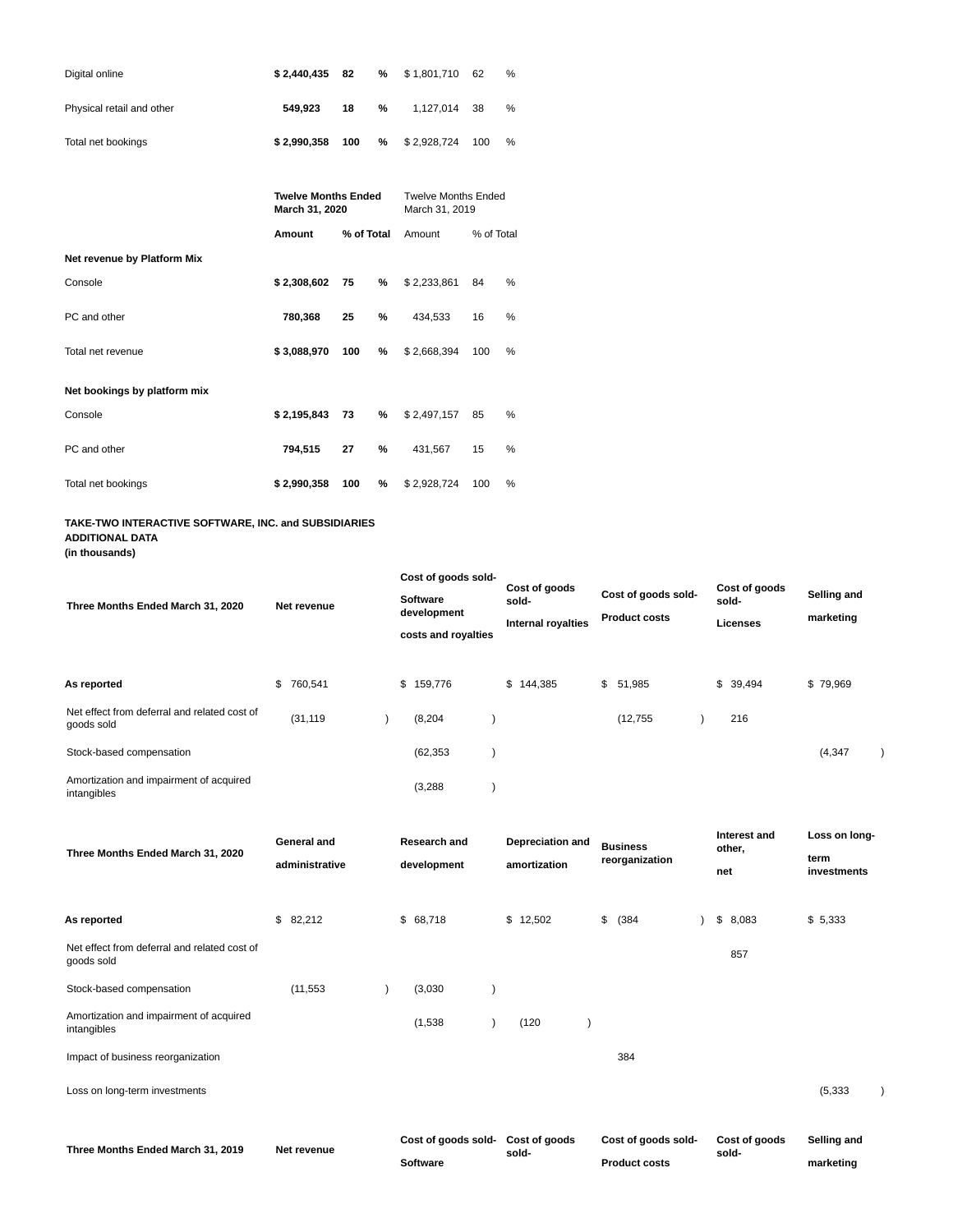|                                                            |                                      |  | development<br>costs and royalties | <b>Internal royalties</b>        |                                   | Licenses                      |          |  |
|------------------------------------------------------------|--------------------------------------|--|------------------------------------|----------------------------------|-----------------------------------|-------------------------------|----------|--|
| As reported                                                | \$539,007                            |  | \$111,596                          | \$74,142                         | \$<br>44,914                      | \$28,263                      | \$77,607 |  |
| Net effect from deferral and related cost of<br>goods sold | (50, 596)                            |  | (5, 455)                           |                                  | (12, 205)                         | 54                            |          |  |
| Stock-based compensation                                   |                                      |  | (41, 335)                          |                                  |                                   |                               | (7, 363) |  |
| Amortization and impairment of acquired<br>intangibles     |                                      |  | (3,919)                            |                                  |                                   |                               |          |  |
| Acquisition related expenses                               |                                      |  |                                    |                                  |                                   |                               |          |  |
| Three Months Ended March 31, 2019                          | <b>General and</b><br>administrative |  | Research and<br>development        | Depreciation and<br>amortization | <b>Business</b><br>reorganization | Interest and<br>other,<br>net |          |  |
| As reported                                                | \$<br>75,541                         |  | \$56,588                           | \$11,081                         | \$<br>1,214                       | \$6,466                       |          |  |
| Net effect from deferral and related cost of<br>goods sold |                                      |  |                                    |                                  |                                   | 3,419                         |          |  |
| Stock-based compensation                                   | (13,669)                             |  | (6, 722)                           |                                  |                                   |                               |          |  |
| Amortization and impairment of acquired<br>intangibles     |                                      |  | (1,578)                            | (124)                            |                                   |                               |          |  |
| Impact of business reorganization                          |                                      |  |                                    |                                  | (1,214)                           |                               |          |  |

# **TAKE-TWO INTERACTIVE SOFTWARE, INC. and SUBSIDIARIES ADDITIONAL DATA**

**(in thousands)**

|                                                            |                    | Cost of goods sold-                |                           |                      |                        |                     |  |
|------------------------------------------------------------|--------------------|------------------------------------|---------------------------|----------------------|------------------------|---------------------|--|
| Twelve Months Ended March 31, 2020                         | Net revenue        | <b>Software</b>                    | Cost of goods<br>sold-    | Cost of goods sold-  | Cost of goods<br>sold- | Selling and         |  |
|                                                            |                    | development<br>costs and royalties | <b>Internal royalties</b> | <b>Product costs</b> | <b>Licenses</b>        | marketing           |  |
|                                                            |                    |                                    |                           |                      |                        |                     |  |
| As reported                                                | \$<br>3,088,970    | \$611,198                          | \$483,697                 | \$277,147            | \$<br>170,408          | \$458,424           |  |
| Net effect from deferral and related cost of<br>goods sold | (98, 612)          | (54, 515)                          |                           | (33, 339)            | 601                    |                     |  |
| Stock-based compensation                                   |                    | (154, 031)                         |                           |                      |                        | (18,680)            |  |
| Amortization and impairment of acquired<br>intangibles     |                    | (13, 598)                          |                           |                      |                        |                     |  |
|                                                            | <b>General and</b> | <b>Research and</b>                | Depreciation and          | <b>Business</b>      | Interest and<br>other, | Loss on long-       |  |
| Twelve Months Ended March 31, 2020                         | administrative     | development                        | amortization              | reorganization       | net                    | term<br>investments |  |
| As reported                                                | \$318,235          | \$296,398                          | \$48.113                  | \$<br>83             | \$<br>38,505           | \$5,333             |  |
| Net effect from deferral and related cost of<br>goods sold |                    |                                    |                           |                      | 476                    |                     |  |
| Stock-based compensation                                   | (53,607)           | (31, 563)                          |                           |                      |                        |                     |  |
| Acquisition related expenses                               | (367)              |                                    |                           |                      |                        |                     |  |
| Amortization and impairment of acquired                    |                    |                                    |                           |                      |                        |                     |  |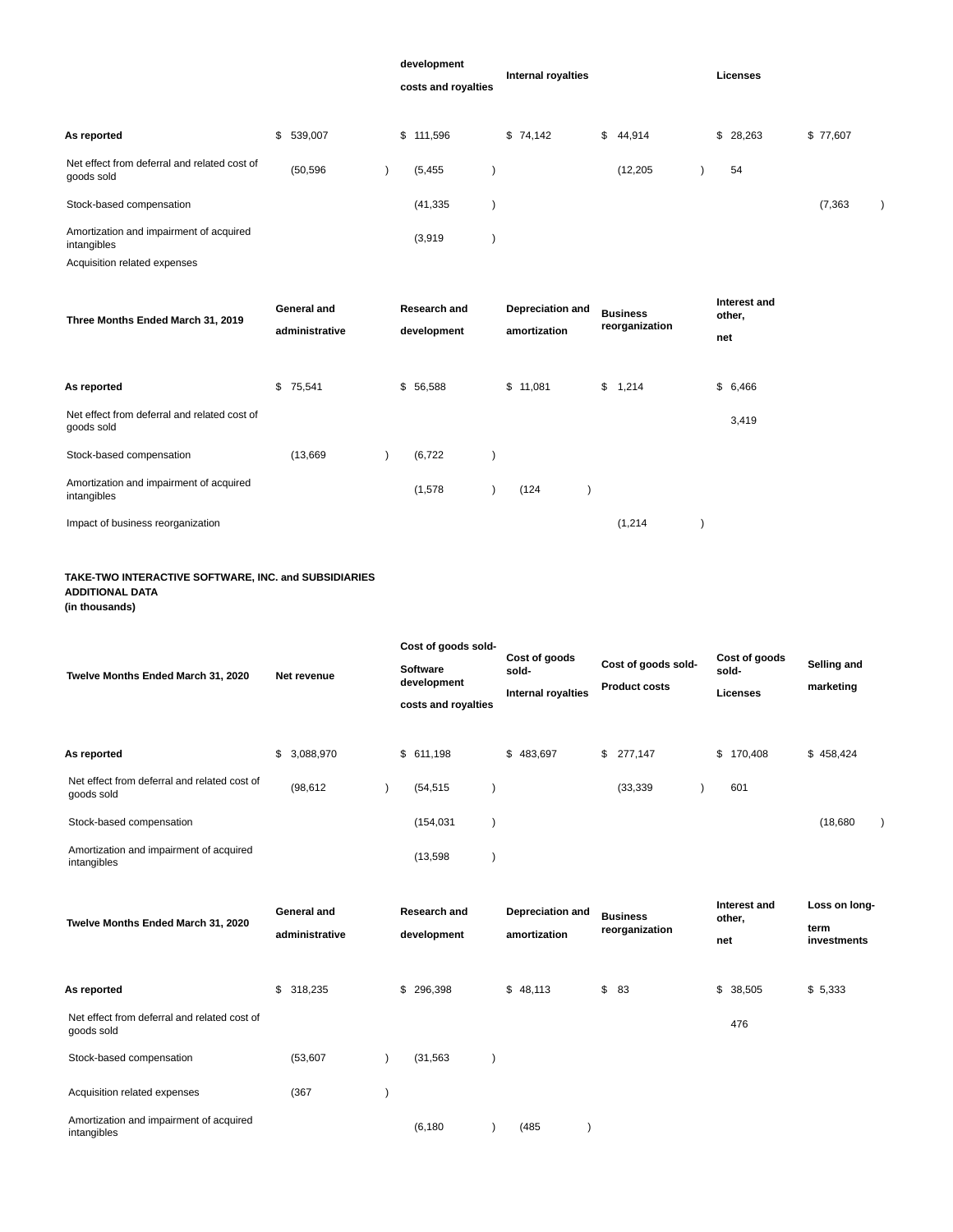# Loss on long-term investments (5,333 )

| Twelve Months Ended March 31, 2019<br>As reported          | Net revenue<br>2,668,394<br>\$       | Cost of goods sold-<br><b>Software</b><br>development<br>costs and royalties<br>\$449,198 | Cost of goods<br>sold-<br><b>Internal royalties</b><br>\$ 610,804 | Cost of goods sold-<br><b>Product costs</b><br>322,148<br>\$ | Cost of goods<br>sold-<br>Licenses<br>\$141,494 | Selling and<br>marketing<br>\$391,400 |
|------------------------------------------------------------|--------------------------------------|-------------------------------------------------------------------------------------------|-------------------------------------------------------------------|--------------------------------------------------------------|-------------------------------------------------|---------------------------------------|
| Net effect from deferral and related cost of<br>goods sold | 260,330                              | 40,943                                                                                    |                                                                   | 24,882                                                       | 789                                             |                                       |
| Stock-based compensation                                   |                                      | (149, 075)                                                                                |                                                                   |                                                              |                                                 | (23, 685)                             |
| Amortization and impairment of acquired<br>intangibles     |                                      | (16, 290)                                                                                 |                                                                   |                                                              |                                                 |                                       |
| Twelve Months Ended March 31, 2019                         | <b>General and</b><br>administrative | <b>Research and</b><br>development                                                        | Depreciation and<br>amortization                                  | <b>Business</b><br>reorganization                            | Interest and<br>other,<br>net                   |                                       |
| As reported                                                | \$281,234                            | \$230,170                                                                                 | \$40,232                                                          | (\$4,958                                                     | \$26,113                                        |                                       |
| Net effect from deferral and related cost of<br>goods sold |                                      |                                                                                           |                                                                   |                                                              | 2,508                                           |                                       |
| Stock-based compensation                                   | (51, 903)                            | (23, 037)                                                                                 |                                                                   |                                                              |                                                 |                                       |
| Non-cash amounts related to convertible<br>notes           |                                      |                                                                                           |                                                                   |                                                              | 91                                              |                                       |
| Amortization and impairment of acquired<br>intangibles     |                                      | (6, 437)                                                                                  | (506)                                                             |                                                              |                                                 |                                       |
| Impact of business reorganization                          |                                      |                                                                                           |                                                                   | 4,958                                                        |                                                 |                                       |

**Twelve months ended March 31,**

## **TAKE-TWO INTERACTIVE SOFTWARE, INC. and SUBSIDIARIES RECONCILIATION OF GAAP TO NON-GAAP MEASURE (in thousands)**

|                                                  | 2020      |              | 2019      |  |
|--------------------------------------------------|-----------|--------------|-----------|--|
| Net cash from operating activities               | \$685,678 |              | \$843,515 |  |
| Net change in Restricted cash (1)                | (70.267   | $\mathbf{r}$ | (128,063) |  |
| <b>Adjusted Unrestricted Operating Cash Flow</b> | \$615,411 |              | \$715.452 |  |

|                                           | FY 2020     | FY 2019        |
|-------------------------------------------|-------------|----------------|
| Restricted cash beginning of period (4/1) | \$565.461   | 437,398<br>\$. |
| Restricted cash end of period (3/31)      | 635.728     | 565.461        |
| (1) Net change in Restricted cash         | \$(70, 267) | $($ \$128,063  |